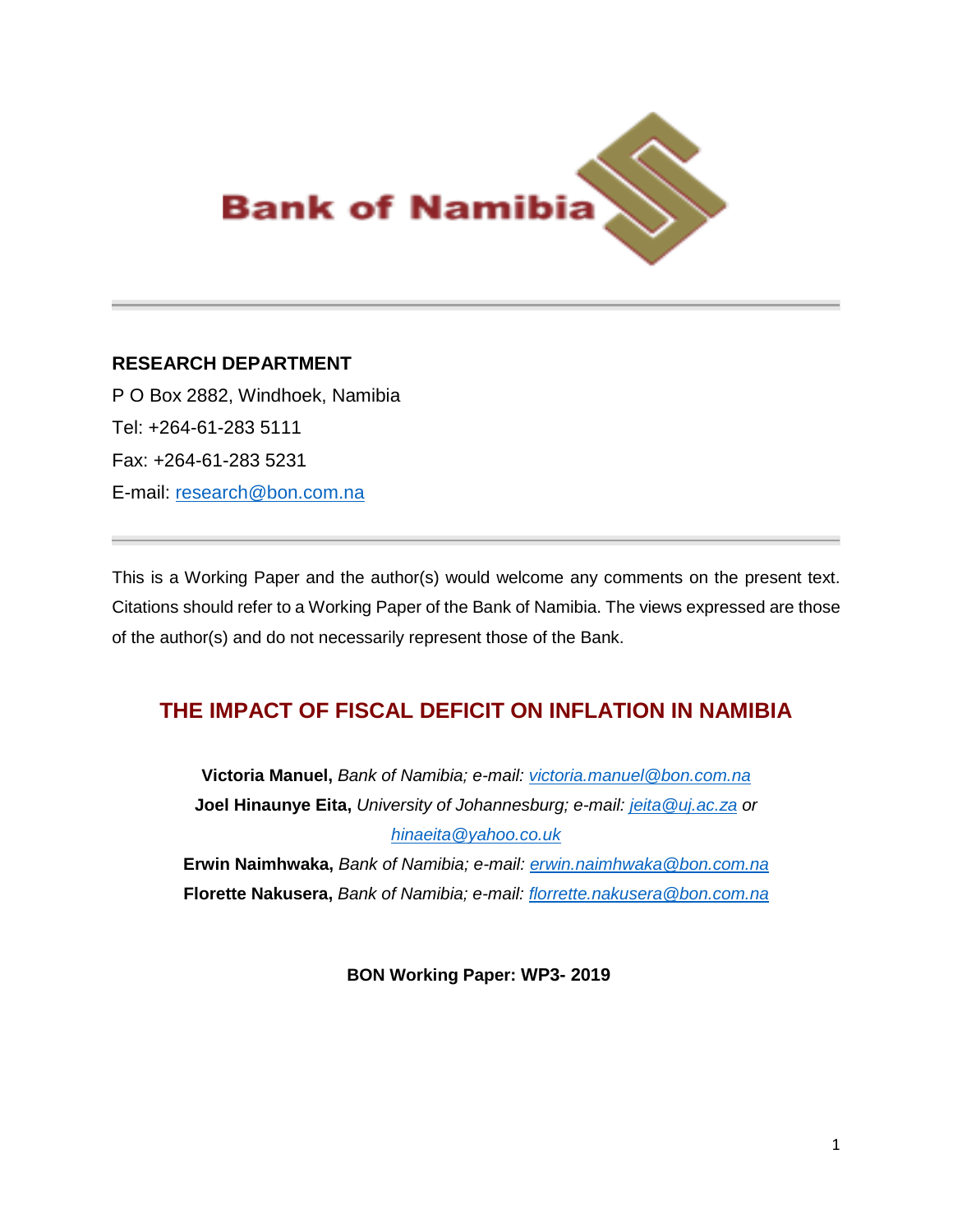#### © **Copyright of the Bank of Namibia, Research Department 2019**

All rights reserved. No part of this publication may be reproduced, copied or transmitted in any form or by any means, including but not limited to photocopying, recording and storing, without fully acknowledging an empirical analysis of the sustainability of Namibia's current account paper as the source. The contents of this publication are intended for general information only and are not intended to serve as financial or other advice. While every precaution is taken to ensure the accuracy of information, the Bank of Namibia is neither liable to any person for inaccurate information nor for any opinion contained in this publication.

Published by the Research Department of the Bank of Namibia Enquiries related to this publication should be directed to: The Chief Economist and Head of Research Department P O Box 2882 WINDHOEK NAMIBIA

Tel: +264 61 283 5111 Fax: +264 61 2835231 e-mail: [research@bon.com.na](mailto:research@bon.com.na)

http://www.bon.com.na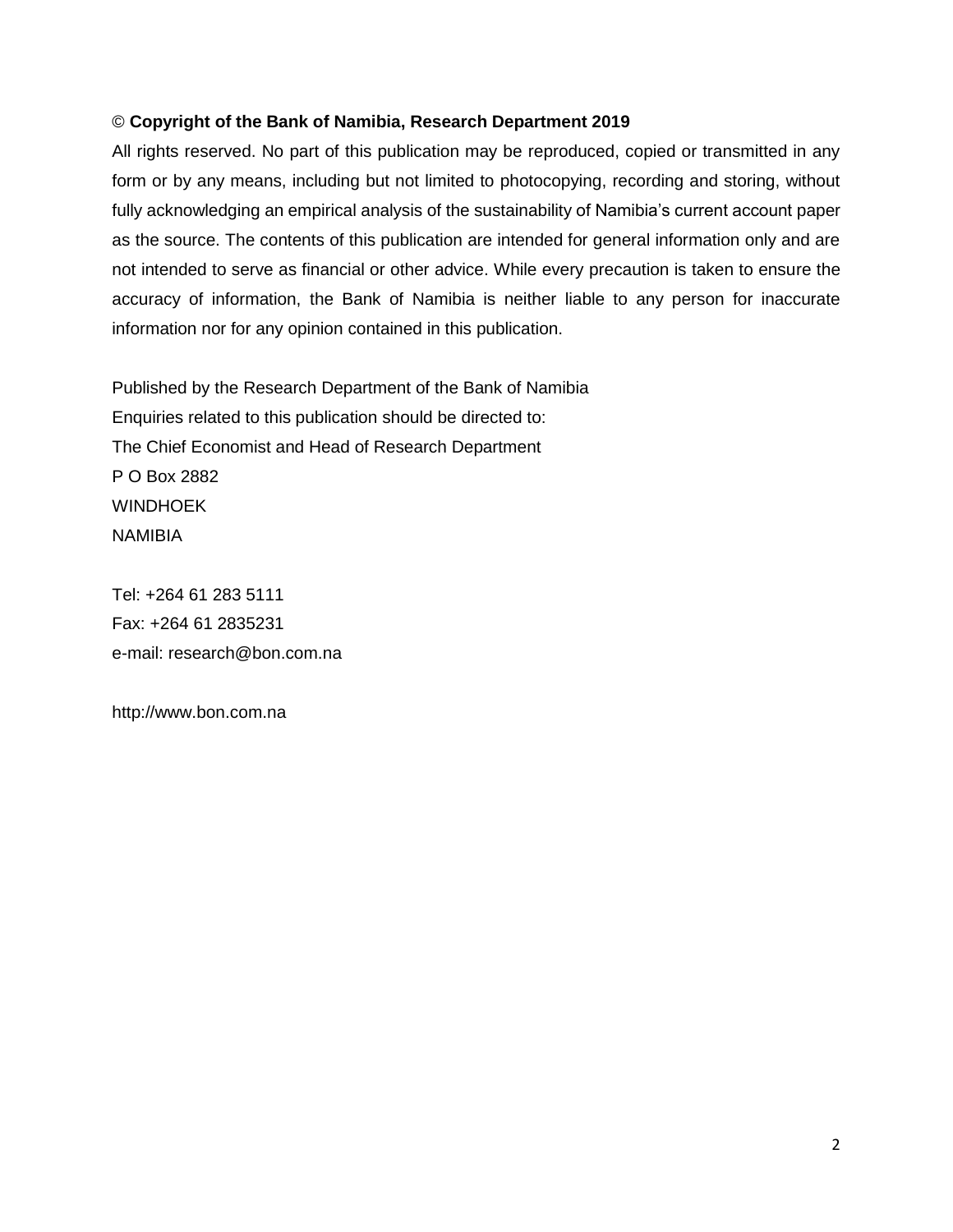#### *Abstract*

*This paper examined the impact of fiscal deficit on inflation in Namibia. The paper employed Autoregressive Distributed Lag Model (ARDL) and Granger causality approach using quarterly data for the period 2002 -2017. Empirical results showed evidence of a long run positive effect of fiscal deficit on inflation in Namibia. This suggests that fiscal deficit has a direct effect on inflation in Namibia. The study also found a unidirectional causality running from fiscal deficit to inflation*  in Namibia. The study confirmed that South Africa's prices have positive effect on in inflation in *Namibia. The key policy implication drawn for the result is that, high negative fiscal balances if not contained, could impair the monetary policy objective of price stability. It is therefore, advised that fiscal and monetary policy need to be well coordinated to bring fiscal deficit within acceptable*  level. Given that the main monetary policy goal in Namibia is to achieve and maintain price *stability, the results in this study suggest that monitoring budget deficits and price developments in South Africa to develop informed policies, is one way to achieve this objective.*

**Key words:** fiscal deficit, inflation, Namibia, ARDL, cointegration

**JEL Classification**: C2, C3, E310, H72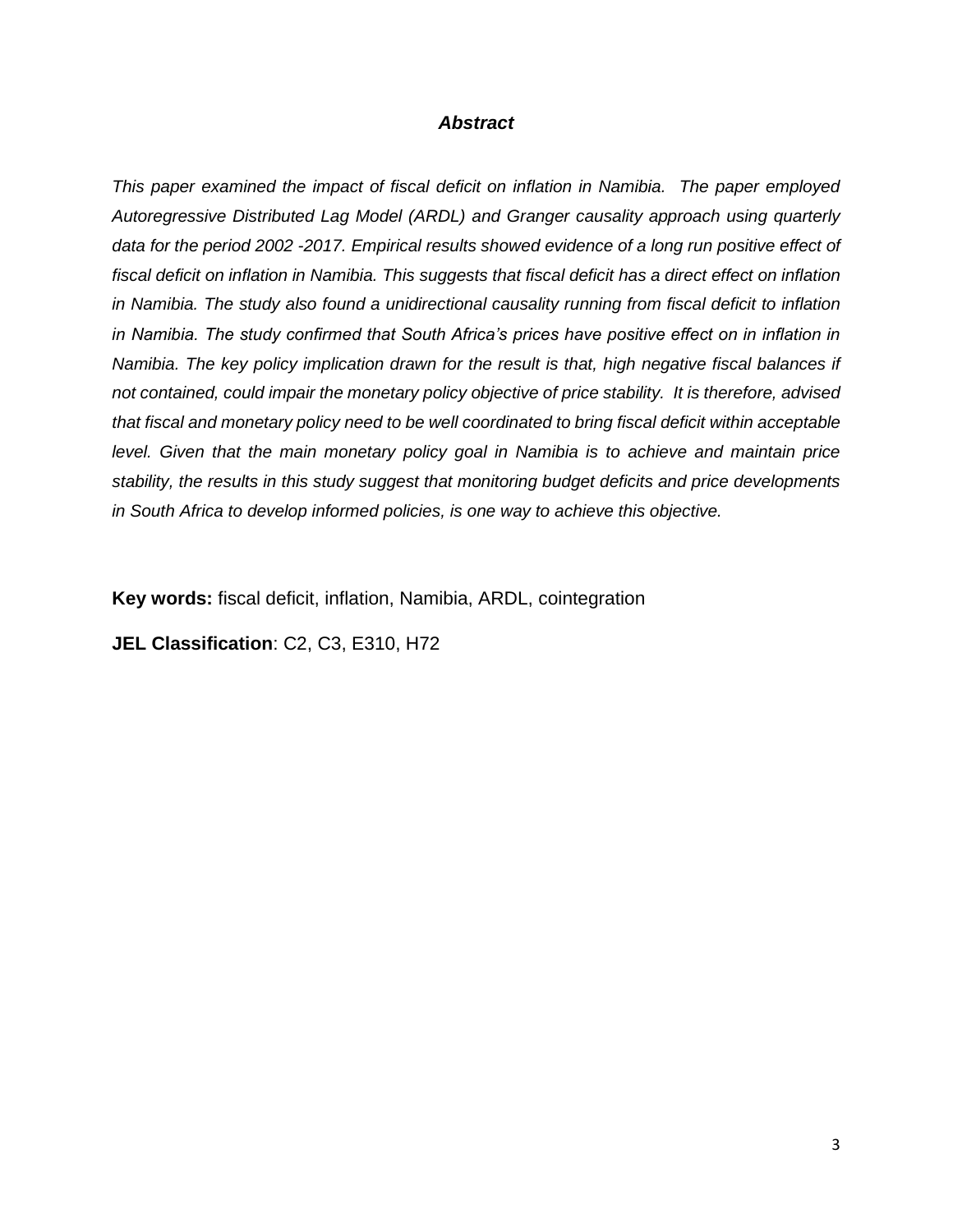## **1. INTRODUCTION**

 $\overline{\phantom{a}}$ 

There is a general consensus on the effect of fiscal policy on monetary policy in terms of monetization<sup>1</sup> of the deficit, but uncertain for financing through debt financing domestically or externally**.** Boariu and Bilan (2007) points out that monetary financing increases the price level by putting money in circulation more than normally necessary, while the debt issuance exhibits a low inflationary character. The literature thus suggests that the impact of public debt on inflation depends on how the deficit is financed as well as the level of public debt. The literature further suggests that the effect of debt issuance may further depend on whether deficit is financed through domestic or external debt (Ahmad et al 2012 and Mweni et al 2016).

Increasing fiscal deficit challenges and the rising public debt may increase pressure to use monetisation to finance the deficit. Excessive debt is linked with economic uncertainty and instability, forces the government to adopt financially repressive policies to control inflation in order to meet financial need with seigniorage (monetization of deficit), and reduce government spending on interest paid on debt (Mweni et al 2016). This may implicate the conduct of monetary policy. It may also result in high spending and consequently high inflation, which can distort the main objective of monetary policy.

Stabilising price levels plays a critical role in determining growth of an economy. It is for that reason that monetary authorities in many countries implement monetary policies to control and contain inflation. The effectiveness of monetary policy is hampered if fiscal policy becomes dominant, implying that inflation is not exclusively a monetary phenomenon. Fiscal policy tools such as government expenditure and revenue, fiscal deficit and public debt may impact inflation (Van Bon 2015). The relationship between budget deficit and inflation has received a lot of attention, however, the relationship between public debt and inflation has been met with mixed results. The literature suggests that high fiscal deficit has economic effects, which are interrelated in many ways on inflation, capital formation, economic development and income distribution. Empirical studies on the relationship between public debt and inflation are mixed, depending on the level of economic development (developed, emerging market and developing), and level of public debt (Kocner 2014).

<sup>1</sup> Refers to the creation of money by central bank, to help finance the fiscal deficit of the Government.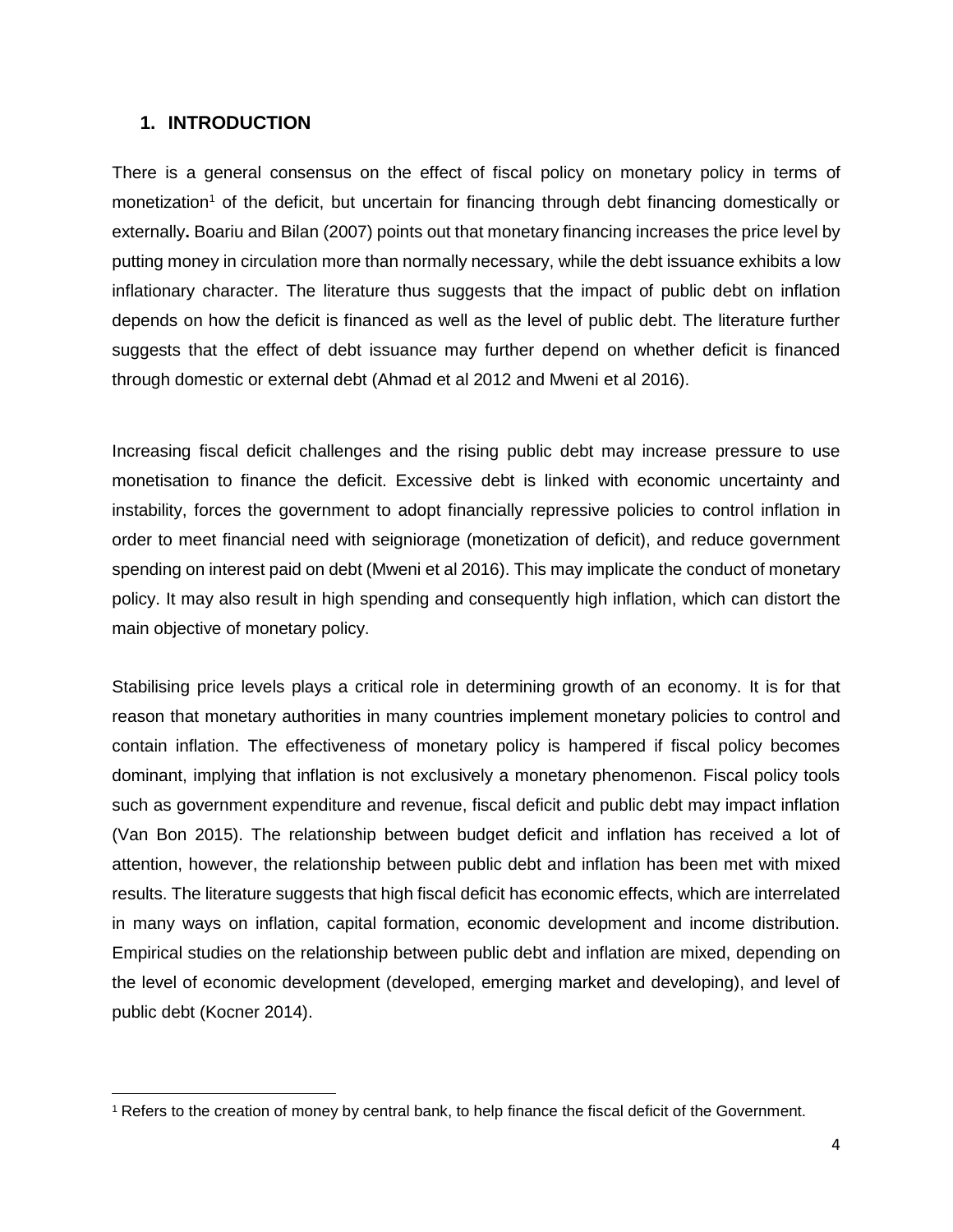Investigation of the effect of budget deficit on inflation is very important for developing economies such as Namibia. The budget deficit in Namibia has risen considerably in recent years, resulting in rapid increase in the public debt to GDP ratio. The overall fiscal balance has averaged -6.0 percent of GDP between 2013/14 and 2017/18, peaking at -8.0 percent of GDP in 2015/16. Public debt has increased from 26.5 percent of GDP in 2011/12 to 43.5 percent of GDP in 2017/18. The sharp increase has culminated in concerns about public debt sustainability in Namibia and whether the high fiscal deficit will begin to impact on the conduct of monetary policy, which is already constrained by the fixed exchange rate through the peg of the Namibia dollar to the South African Rand.

Namibia has been experiencing a budget deficit since independence, except for two periods (2006/07 to 2008/09). Over the last few years the fiscal deficit has widened further, particularly from 2009/10 to 2016/17 fiscal year. The widening fiscal deficit has resulted in the government cutting cost under the consolidation initiative since late 2016. The consolidation measures have had a negative impact on growth and the economy is expected to stay dampened in the short term. The government is thus faced with a continuous challenge to generate enough resources to finance government expenditure and the consequent rising public debt has raised macroeconomic instability concerns. This has raised concerns of whether fiscal policy may start to dominate and counteract the effect of monetary policy.

Understanding the relationship between fiscal and monetary policies in developing economies such as Namibia is very important, particularly since monetary policy is already restricted through the exchange rate regime. Namibia's monetary policy is restrained by the Namibia Dollar being pegged to the South African Rand and inflation caused by fiscal policy may further negate the effect of monetary policy. Despite the fact that the relationship between fiscal and monetary policy is very important, empirical studies on Namibia are limited or non-existent. To our best knowledge, there are no empirical studies on the effect of fiscal deficit on monetary policy variables such as inflation in Namibia. There are two previous studies on the determinants of inflation in Namibia. These are Gaomab (1998) and Odada and Eita (2010). These studies estimated several models of inflation; however, they did not test the impact of fiscal deficit on inflation in Namibia. Undji and Kaulihowa (2015), examined the determinants of inflation in Namibia in which government expenditure was found to be one of the determinants. Although the study analysed the effect of government expenditure on inflation between the period 1993-2013, it did not capture the effect of fiscal defit. This study will therefore test the effect of fiscal deficit on inflation and extend the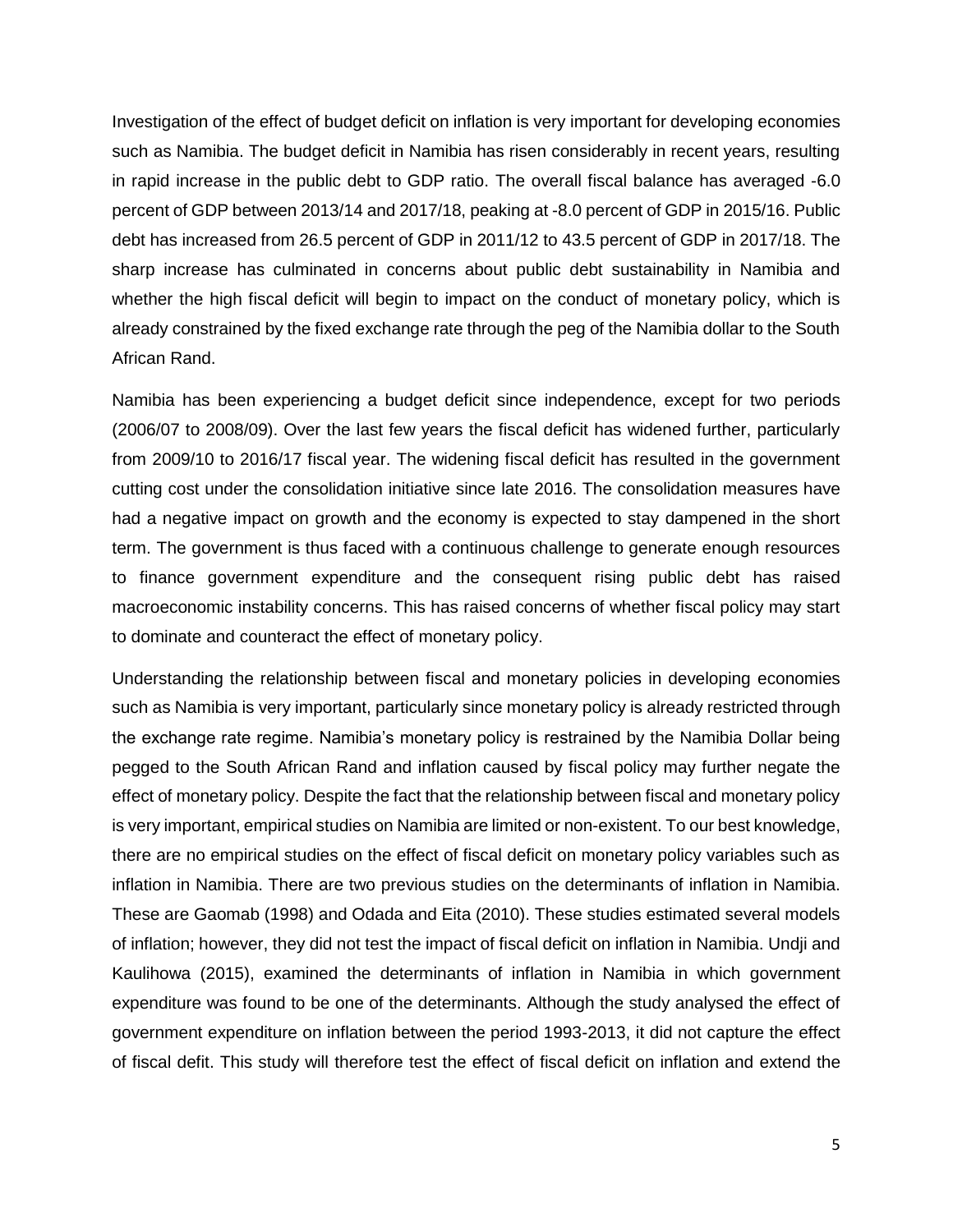analysis to the latest developments between 2008 to 2017 (when the fiscal deficit expanded). This is contrary to previous studies that ignored the effect of fiscal deficit on inflation in Namibia.

In light of the above, the objective of this paper is to examine the impact of fiscal deficit (balance) on inflation in Namibia. More specifically, the paper examines the long-run and causal relationships between fiscal deficit and inflation in Namibia. The rest of paper is structured as follows**.** Section 2 provides an overview of fiscal policy in Namibia. Section 3 reviews the relevant theoretical and empirical literature on fiscal deficit and its implications for monetary policy. Section 4 explains the methodology of the study, followed by section 5 which presents the empirical results. Section 6 provides an overall conclusion of the study with policy implications.

#### **2. OVERVIEW OF FISCAL POLICY IN NAMIBIA**

A persistent increase in Government expenditure is a growing concern in Namibia. The rising public debt to support government expenditure has contributed to macroeconomic imbalances such as the widening of current account deficit during the period 2011 to 2016, and the recent down grading of South African and Namibian economies' credit ratings.

Fiscal policy plays a very crucial role in the Namibian economy due to the fact that Namibia is a member of the Common Monetary Area (CMA). As a member of the CMA, Namibia pegged its currency (the Namibia dollar) to the South African rand on a one to one basis. The CMA is an asymmetric currency or exchange rate union because Namibia and other smaller fellow members (Eswatini and Lesotho) follow monetary policy that is determined by South Africa (although Namibia has limited monetary independence). Since independence in 1990, the government has maintained relative fiscal discipline and upheld macroeconomic stability and balance. Such stance has served the economy well. Namibia achieved moderate to almost relatively high level of economic growth. This level of economic growth has been met with significant improvements in employment and a reduction in the incidence of poverty and inequality. However, unemployment poverty and inequality in Namibia still remain high.

The government has as a result implemented and sustained different social safety net programs such as social grants to pensioners, disabled persons and vulnerable children and recently the introduction of a food bank. The onset of the global financial crisis in 2009 has resulted in government adopting a more expansionary fiscal policy to sustain such programmes, which resulted in an increase in the public debt levels. Moreover, in its effort to increase equality and reduce poverty, the government introduced free primary and secondary education in 2016. All these programmes put extra burden on government expenditure, which ultimately has an impact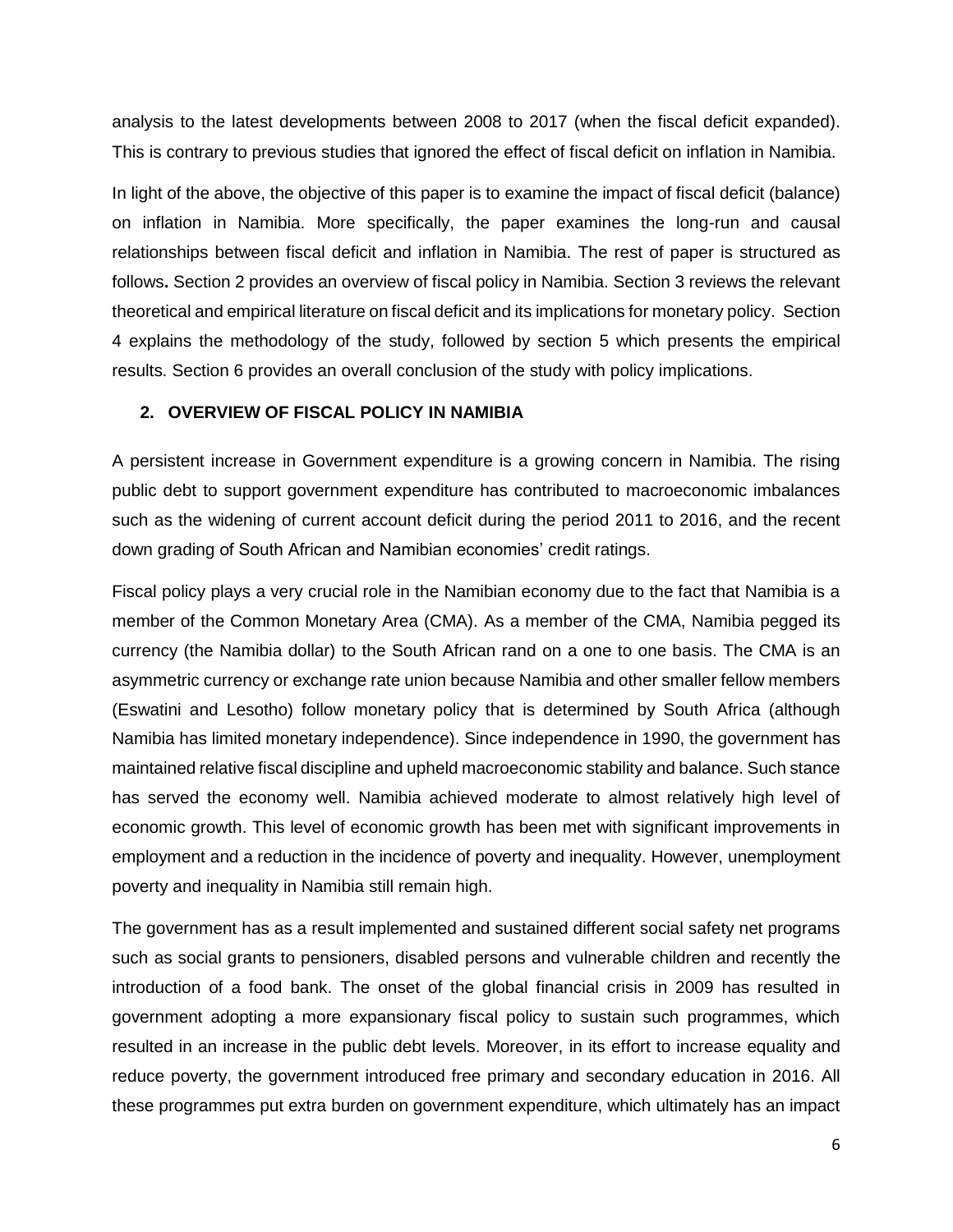of monetary policy. Government also increased expenditure in support of the country's developmental priorities and its long-term development vision, Vision 2030, the national development plans (NDPs), Targeted Intervention Program for Employment and Economic Growth (TIPEEG) and the Harambee Prosperity Plan (HPP). The growth in expenditure has not been met with the same level of growth in revenue collection, which necessitated an increase in government borrowing to finance the budget deficit. Figure 1 presents Namibia's budget deficit as percentage of GDP for the period 1990 to 2018.



**Figure 1: Namibia fiscal balance as percentage of GDP** 

Figure 1 shows that Namibia's government budget deficit as percentage of GDP generally remained lower since independence in 1990 despite a relatively higher deficit in 2015/16. Government deficit as a ratio to GDP has been less than 6.0 percent from 1990/91 to 2003/04, but increased to levels in excess of 7.0 percent in 2011/12 and 2015/16. The overall fiscal deficit in Namibia averaged to about 2.0 percent of GDP between 2000/01 and 2013/14, and about 6.5 percent between 2014/15 and 2017/18. The lowest budget deficit as percentage of GDP recorded for the past 10 years is 0.1 percent in 2005/06 and 2012/13 while the highest is 8.0 in 2015/16. The wider fiscal deficits during this period were mainly due to increases in public expenditure compared to revenue, which resulted in government cutting costs under the consolidation initiative since late 2015/16 fiscal year.

*Source: Bank of Namibia (2018)*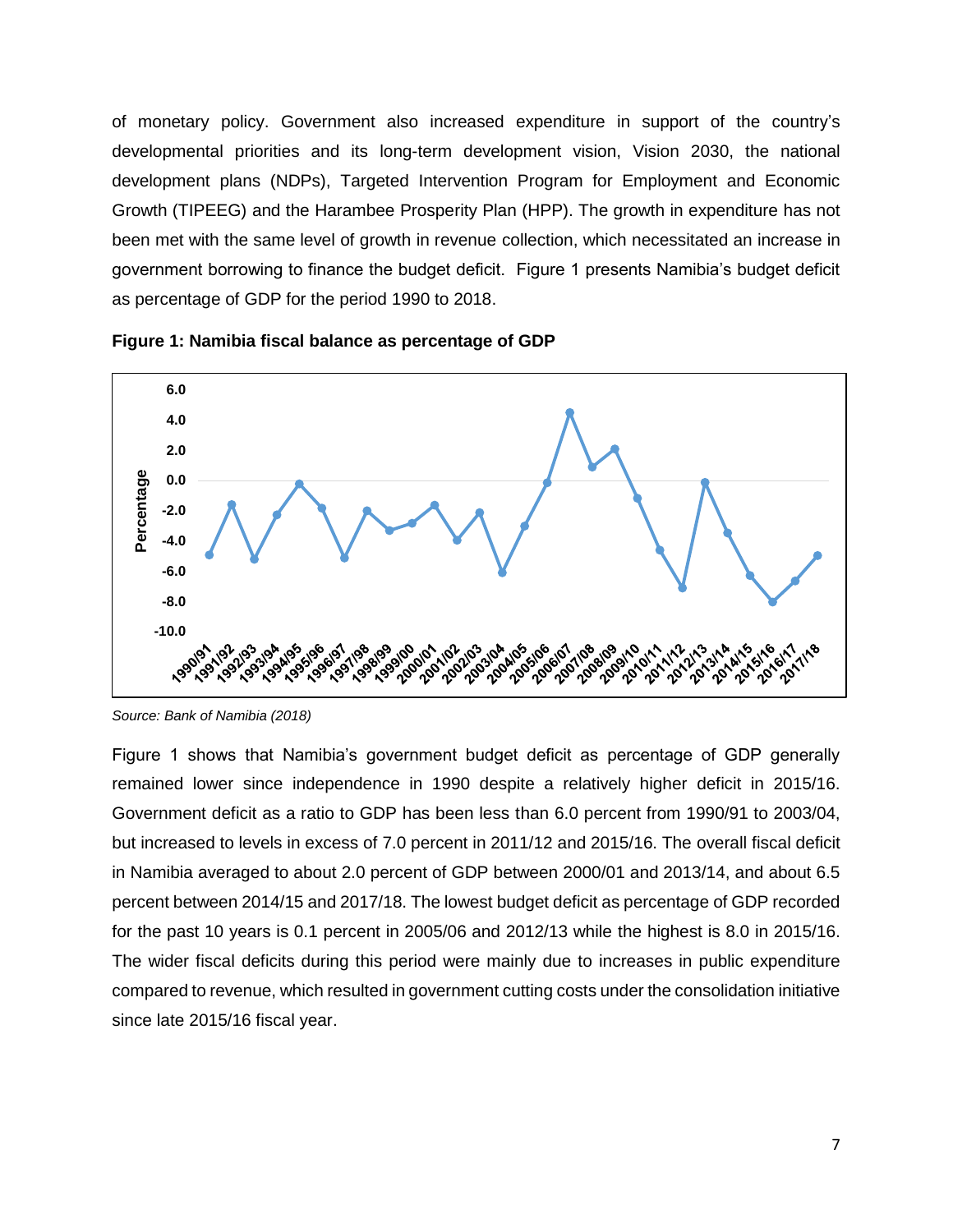The budget deficit in Namibia largely has been financed from the domestic market rather than external sources. The total government debt has been on the rise since 2012/13, reaching the highest share of 41.3 percent of GDP in 2017/18. This ratio is above the benchmark of 35 percent debt to GDP ratio in Namibia and below the 60 percent benchmark for SADC. Although the largest share of deficit financing was sourced domestically, external financing as a share of GDP increased sharply during the period 2015 to 2017.

Despite running budget deficits, Namibian government has not borrowed from the central bank to finance its deficit. A closer look at the domestic government financing by type of source reveals that, government borrows more from the banking sector as well as other depository corporation (ODC) and other domestic financing institutions, which comprises of non-banking institutions, public non-financial institutions, state and local government as well as social security. Namibia has hardly used central bank borrowing as a source of financing except for 2015Q1 (Figure 2). The limited borrowing from central bank is reinforced by the restrictions from Common Monetary Area (CMA) agreement, which require maintenance of a one to one exchange rate with the South African rand and having national currency issued by the central bank to be fully backed by foreign reserves (Wang et al 2007).



**Figure 2: Domestic sources of government debt financing (N\$ million)**

*Source: Bank of Namibia (2018)*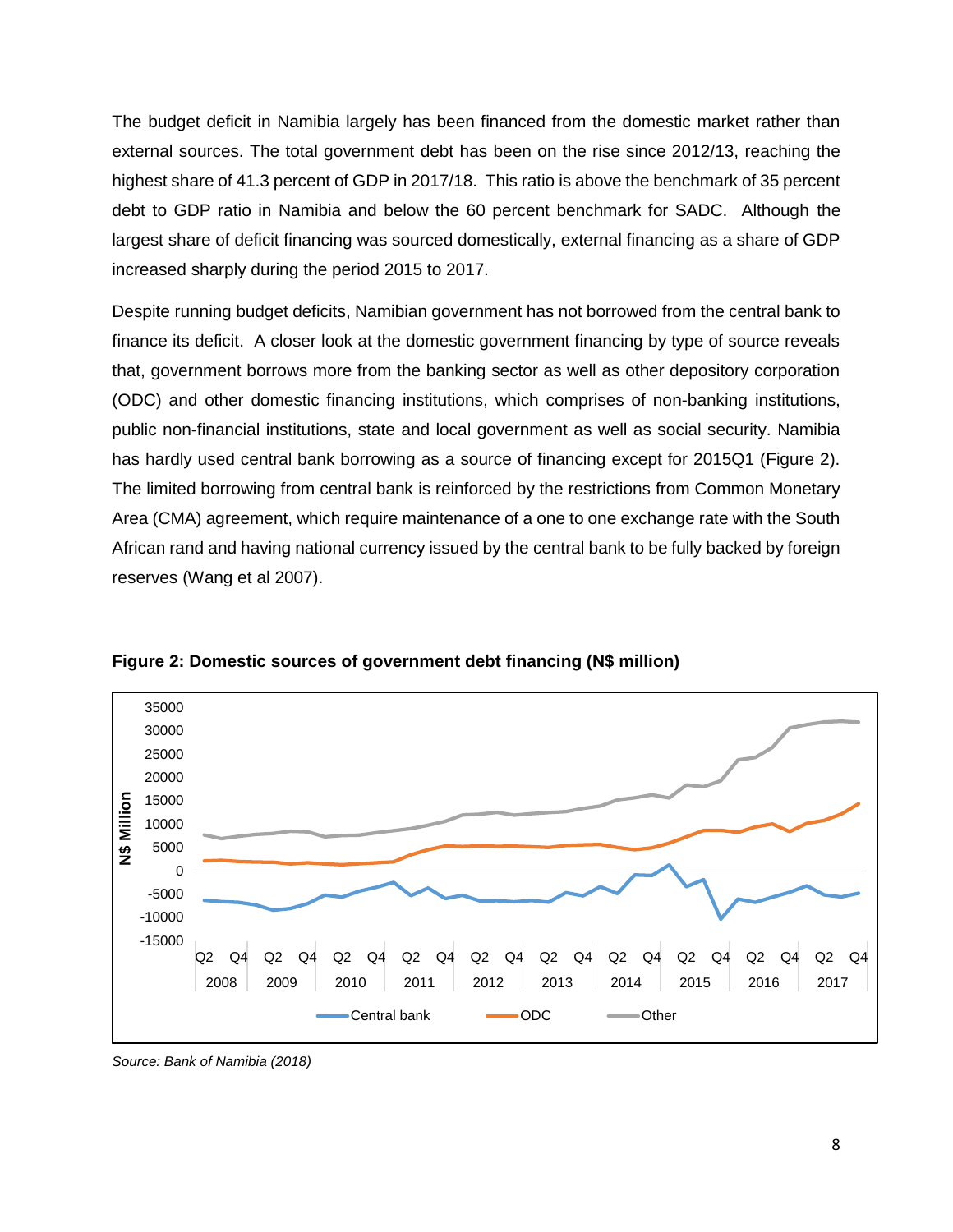#### **3. REVIEW OF LITERATURE**

#### **3.1. Theoretical review**

The view that fiscal deficits can influence monetary policy through its effects on the price level is rooted in the quantity theory of money (QTM). Baldini and Ribeiro (2008) asserts that fiscal deficits cause inflation because governments that run persistent fiscal deficits tend, over time, to resort to money creation to finance the deficits and thus, inflation is always and everywhere a monetary phenomenon. The debate that fiscal deficit and debt financing lead to inflation appear settled if (deficit) is financed through monetization. However, there is no clear consensus on whether other forms of deficit financing also affect the price level.

The basis that fiscal deficit can have an impact on monetary policy through other channels of deficit financing springs from the fiscal theory of the price level (FTPL). FTPL theory asserts that money creation is not the only channel through which fiscal policy influences monetary policy. While fiscal policy stances can directly jeopardize the objective of price stability through the accommodation of expansionary fiscal policy, it can also influence the effectiveness of monetary policy indirectly through its effects on other channels of monetary policy transmission (Chileshe and Longa 2016). Fiscal policy may affect monetary policy effectiveness through the interest and sovereign spreads. High fiscal deficits is associated with higher interest rates on the short- and long-term financial assets as per the Fisher Hypothesis<sup>2</sup> (Chileshe and Longa 2016). It is claimed that in a non-Ricardian fiscal dominant regime, an unsustainable fiscal policy and government bonds are considered net wealth, with effects that jeopardize the objective of monetary policy, with the fiscal policy determining the price level (Baldini and Ribeiro 2008).

High indebtedness, besides the tight monetary conditions, increases the debt burden through interest payments (Alagidede 2016). This is expected to cause the yield curve to become more positively sloped in anticipation of the deterioration in the fiscal space (Chileshe and Longa 2016). Thus, theoretically, the effect of fiscal policy on monetary policy can be explained through the following three ways. Firstly, fiscal policy may affect demand for loanable funds through interest rates in the money market. Secondly, unsustainable fiscal policy could lead to higher inflation expectations. Thirdly, the capital market effect that relates to government funding needs may lead to changes in interest rates in response to fiscal changes. Thus, a rising fiscal deficit will cause

 $\overline{a}$  $2$  Fisher Hypothesis is an economic hypothesis stating that the real interest rate is equal to the nominal rate minus the expected rate of [inflation.](https://investinganswers.com/node/973)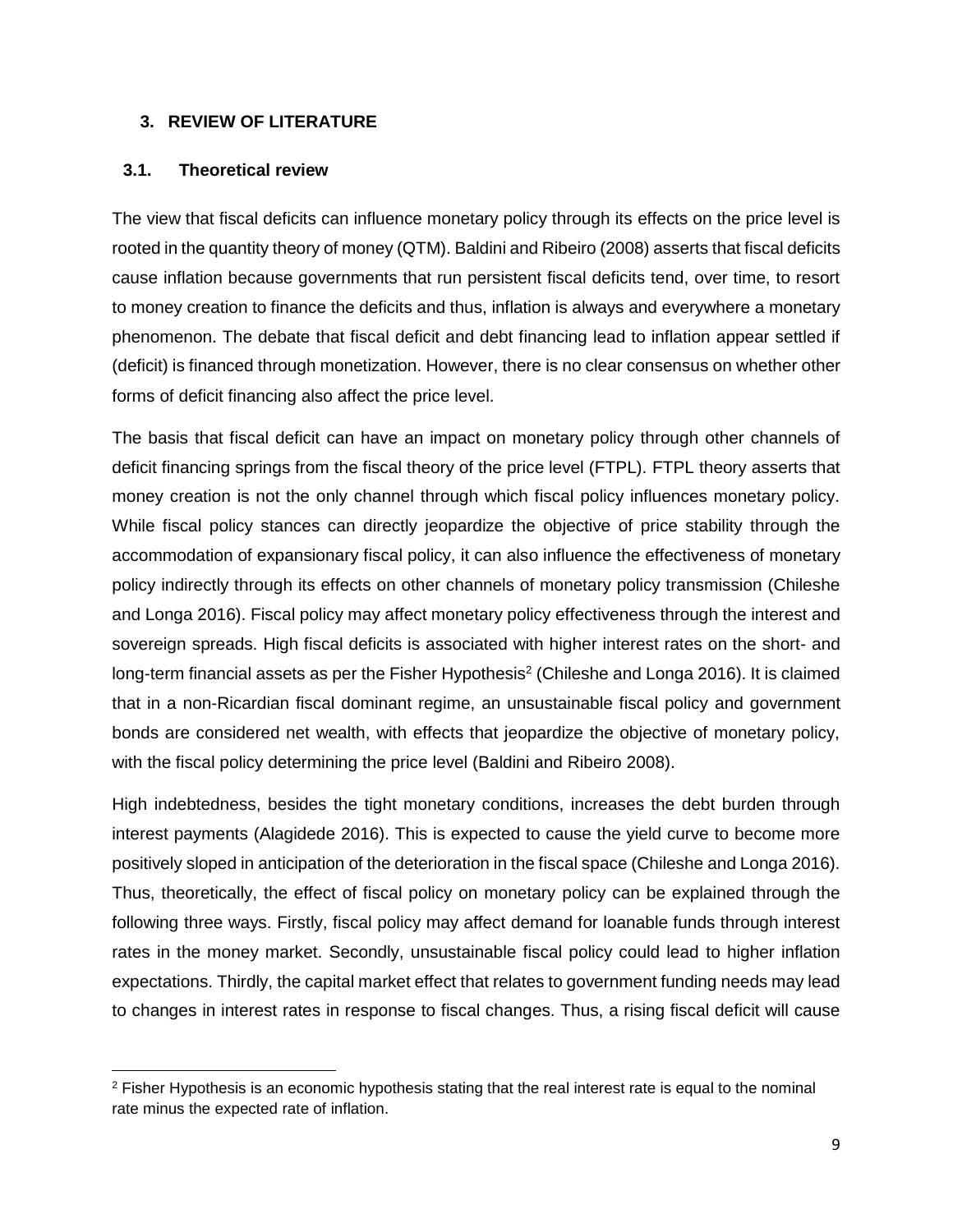higher interest rates on government debt instruments and consequently interest rate spreads (Chileshe and Longa 2016).

Similarly, the nexus between fiscal and monetary policy is also explained by the Keynesian and Monetarist theoretical approaches. According to Bwire and Nampewo (2014), the Keynesian approach views economic growth as the cause of inflation and that government expenditure is a source of economic growth. The Keynesian theory emphasizes the role that fiscal policy plays in stabilizing the economy. In particular, Keynesian theory suggests that higher government spending in a recession can help enable a quicker economic recovery. The monetarist believes that fiscal policy causes inflation and crowding out in the economy, therefore, it is not helpful in stabilizing the economy. Monetarists believe that inflation is always a monetary phenomenon, they argue that money creation boosts the economy. Monetarists emphasize the importance of controlling the money supply to control inflation. The Keynesians view budget deficits as inflationary because they stimulate aggregate demand in the economy, whereas the monetarists argue that budget deficits are inflationary as they cause money supply growth in the economy.

Furthermore, the literature suggests that fiscal policy can also affect monetary policy through its impact on exchange rates. The Mundell-Flemming model demonstrates the impact of fiscal policy on exchange rates as depending on the openness of the capital account and on the country's exchange rate regime and the associated changes in sovereign default risk. A country with high capital mobility and flexible exchange rate regime with constant country premium, expansionary fiscal policy is expected to lead to an appreciation (Chileshe and Longa 2016). The appreciation is due to increasing interest rate in the domestic economy, which attracts the inflow of capital. In a fixed exchange rate regime, as the case for Namibia, expansionary fiscal policy would result in an increase in foreign reserves due to increasing interest rates and increase in money supply.

#### **3.2. Theoretical Model**

The theoretical interactions between the fiscal deficit and monetary policy can be based on the Keynesian theory. The Keynesians are of the view that consumer demand and economic growth are the cause of inflation. They believe that government expenditure is a source of economic growth, as demand outstrips supply and puts pressure on inflation. The Keynesian theory emphasises the role that fiscal policy plays in stabilising the economy. In particular, Keynesian theory suggests that higher government spending in a recession can help enable a quicker economic recovery.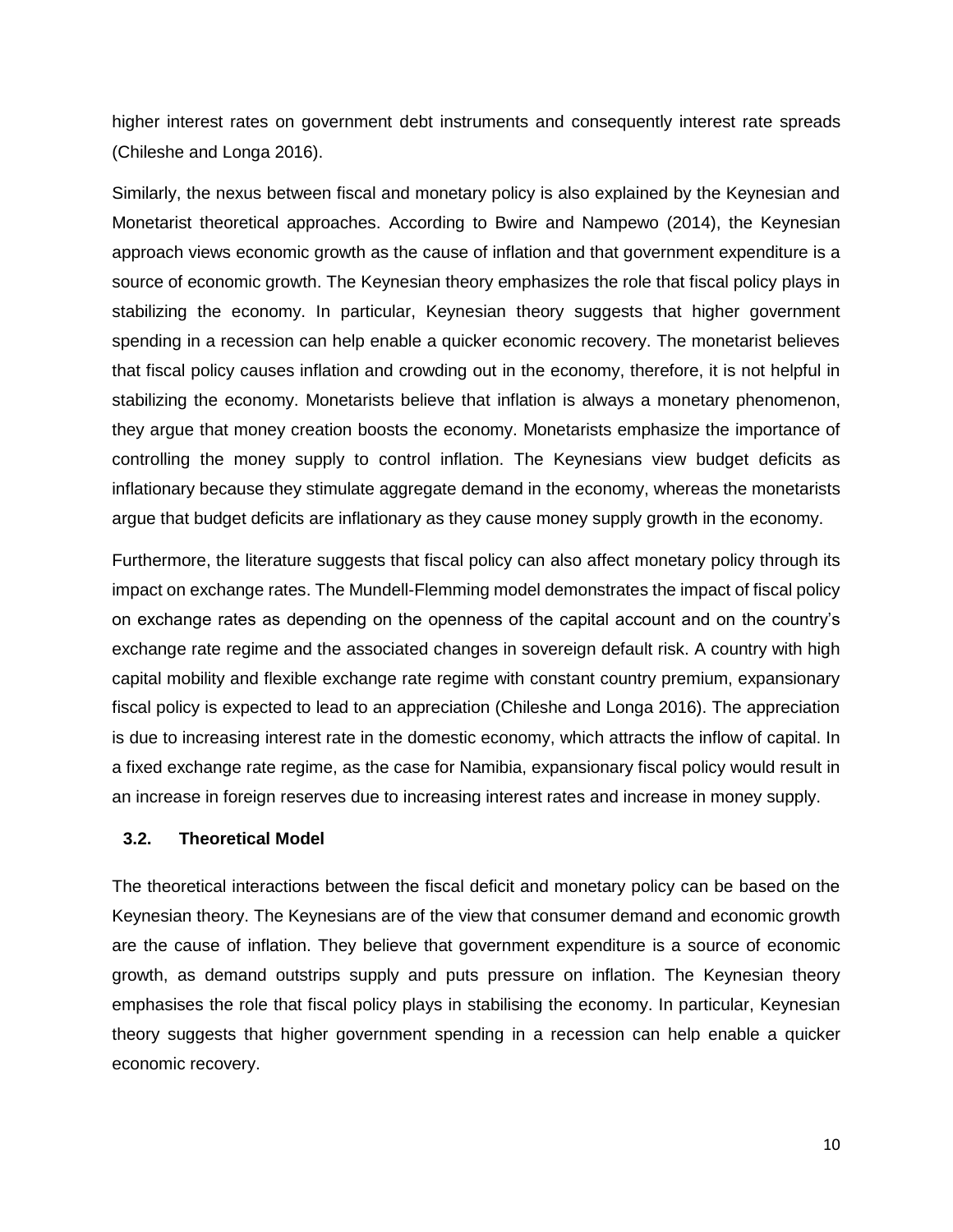Monetarists believe that inflation is always a monetary phenomenon and argue that money creation temporarily boosts the economy in the short run. They believe that increasing the money supply provides a temporary boost to economic growth and job creation but results in increase in inflation in the long run. As demand outstrips supply, prices will rise in the long run. Monetarism emphasises the importance of controlling money supply in order to have control of inflation.

The Keynesian's view is that budget deficits are inflationary because they stimulate aggregate demand in the economy, whereas the monetarists argue that budget deficits are inflationary because they cause money supply growth in the economy. Literature generally believes that deficit financing mechanisms play a major role in determining this theoretical divergence. The result may of course not be similar from one economy to the next.

In order to estimate the effect of budget deficit on inflation, this study adopts the theoretical model used by Solomon and De Wet (2004). The model begins with the long-run government budget constraints. This government budget constraint is given by:

$$
\frac{D_{t-1}}{P_t} = \sum \frac{1}{INT_j} \left( T a x_{t-j} - G E_{t+j} + (M_{t+j} - \frac{M S_{t-1-j}}{P_{t+j}}) \right) \dots \dots \dots \dots \dots \dots \dots \dots \dots \dots \tag{1}
$$

*Where:*

 $D_{t-1}$  *: Government debt : The discount rate* − *:Total tax revenue* + *: Total government expenditure*

# $\mathit{MS}_t$ :  $\;$  Broad money supply

According to Solomon and de Wet (2004), a scenario where public debt cannot grow, implies that the entire budget deficit is ultimately financed through seigniorage. Imposing this restriction on the public debt, one obtains the following short run budget constraint:

 $D_{t-1}(t)$  $\frac{q_{t-1}(t)}{p_t} = Tax_t - GE_t + \left(\frac{MS_t - MS_{t-1}}{p_t}\right)$ ) …………………………………………………….. (2)

where  $D(t)$  is the debt with the maturity in period t that has to be paid and is not rolled-over. This can be rewritten as:

$$
\frac{D_{t-1}(t)}{P_t} - Tax - GE_t = \left(\frac{MS_t - MS_{t-1}}{P_t}\right) \dots \dots \dots \dots \dots \dots \dots \dots \dots \dots \dots \dots \dots \dots \dots \dots \dots \tag{3}
$$

The term on the left-hand side of equation (3) is the budget deficit formed from the fiscal deficit and repayment of public debt with the maturity in period *t*. The term on the right-hand side of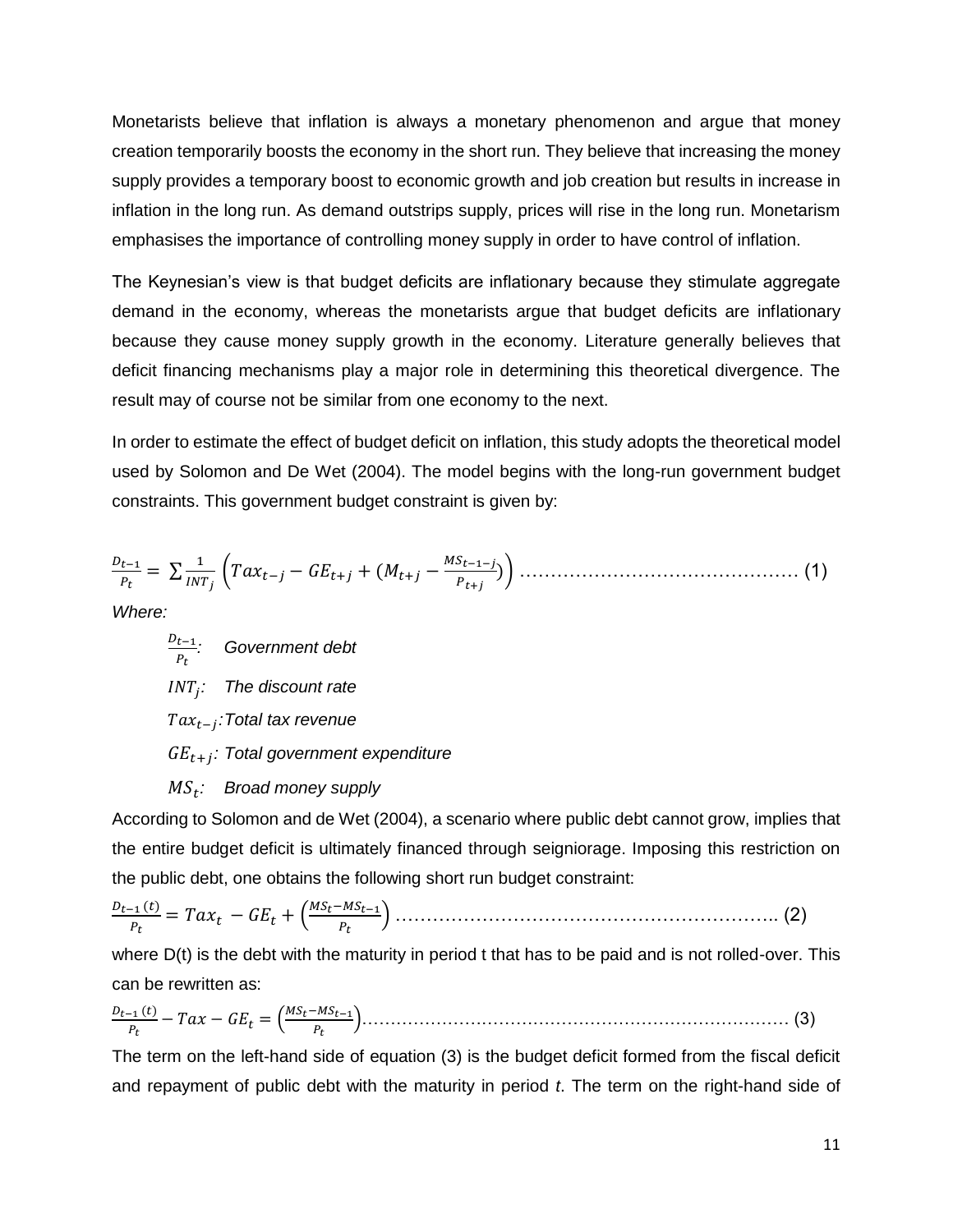equation (3) is seigniorage revenue. Seigniorage revenue (SEIN) can be written as a function of the inflation rate and real money supply. This is presented in equation (4)

$$
SEIN = \frac{f(INF_t)MS_{t-1}}{P_t}.\tag{4}
$$

Equation (4) represents demand function of money in its reduced form. Since seigniorage revenue is expected to increase when inflation rate rises, equations (3) and (4) can be combined in order to obtain a function where budget deficit and money supply explain the inflation rate. This is presented in equation (5):

 = ……………………………………………………………………………………… (5)

where β is the inverse linear multiplier, *DEF<sup>t</sup>* is the budget deficit. The budget deficit is computed as  $DEF<sub>t</sub> = GE<sub>t</sub> - Tax<sub>t</sub> - D<sub>t</sub> - 1$ . M/p represents the real money supply.

## **3.3. Empirical literature**

The effect of fiscal deficit on monetary policy variables such as money supply, inflation and the interest rate has generated a vast interest in literature both theoretically and empirically. There is broad consensus that persistently running a high budget deficit results in an increase in the level of prices in the economy, which may affect the effectiveness of monetary policy transmission to the rest of the economy. There is empirical support that public debt affects the effectiveness of monetary policy. Boaru and Bilan (2007) found that debt financing of the budget deficit causes inflation. The results revealed that in general, developing economies have high inflation associated with high budget deficits, while developed countries show little evidence of a relationship between budget deficit and inflation.

The results are overwhelming in terms of deficit financing through monetization, while support is somehow mixed for financing through domestic and external borrowing especially in developing economies. Several studies have found positive relationships between the price level (inflation) and budget deficits or public debt. Van Bon (2015) empirically investigated the relationship between public debt and inflation for 60 developing countries in Asia, Latin America and Africa for the period 1990 to 2014 using the estimation method of difference panel Generalised Methods of Moments (GMM) and Arellano-Bond. The results confirm that public debt has a significant positive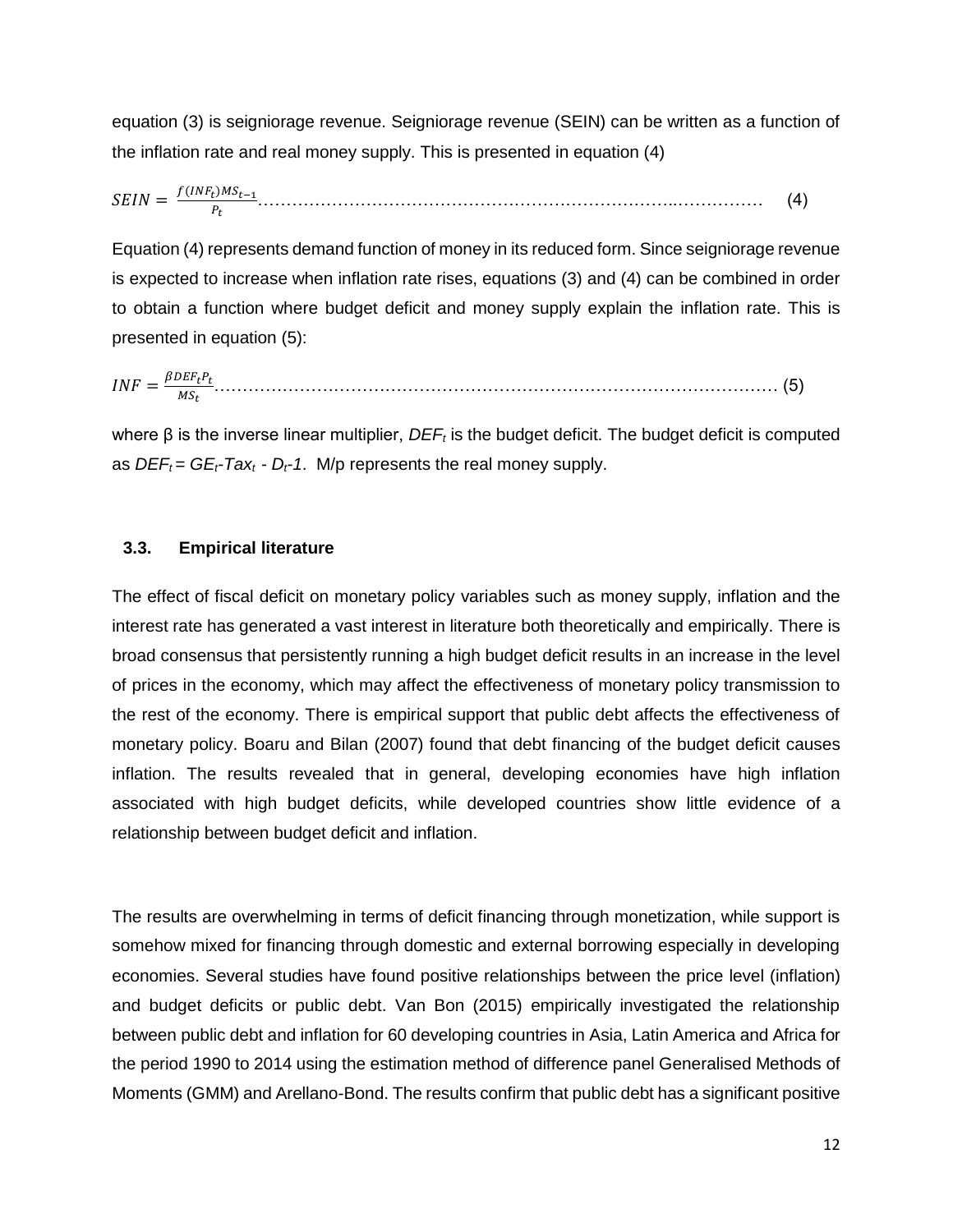influence on inflation. Ahmad et al (2012) found that domestic debt and domestic debt servicing enhance the price level in Pakistan. Likewise, Memon and Ghumro (2014) also found positive effect of fiscal stimulus on inflation. Mweni *et al* (2016) found that external debt has a positive and significant effect on inflation. Similarly, Descalzi and Neder (2017) found a long run relationship between inflation, money issuing, nominal exchange rate and fiscal deficit in Argentina.

In relation to the developed economies, the results on the relationship between inflation and public debt seems to be mixed. Kocner (2014) found that a decline in inflation is often associated with the growth of debt, but such relationship is mostly associated with newly acceding countries to the EU. The results further suggest that the level of public debt influences GDP, with a stronger impact when the debt level is above 60 percent of GDP. The results, however, did not support a significant impact on inflation in terms of the level of external debt. Moreover, empirical study by Kliem et al (2015) on monetary –fiscal policy interaction and fiscal inflation concluded that the relationship between fiscal deficits and inflation depends on the interaction between monetary and fiscal policies. They further find that the relationship is high whenever fiscal authorities did not stabilize outstanding debt together with the central bank which accommodated that behavior.

Bakare *et al* (2014) established a long-term relationship between budget deficit, money supply and inflation in Nigeria between 1975 and 2012. While Bwire and Nampewo (2014), using Vector Error Correction model (VECM), did not find evidence of the relationship between fiscal deficits and inflation in the short run, they find evidence that in the long run fiscal deficit does trigger inflation. They further found a unidirectional causality running from inflation to fiscal deficit, from money supply to the fiscal deficit, and a feedback causal effect between money supply and inflation in the short-run. Similarly, Solomon and de Wet (2004), using the cointegrating vector analysis, found a significant impact of the budget deficit on inflation in Tanzania, under the assumption of long run monetary neutrality. Simulation results in their study indicated that, inflation is very responsive to shocks in the budget deficit as well as GDP.

Makochekanwa (2008) also examined the deficit and inflation nexus in the Zimbabwean economy. The findings of the study revealed that there exists a causal link that runs from the budget deficit to the inflation rate in Zimbabwe, using Johansen (1991, 1995) cointegration technique over the period 1980 - 2005. The study concluded in favour of the fiscal deficit causing an increase in prices levels and added that massive monetization of the budget deficit experienced in Zimbabwe had significant inflationary effects.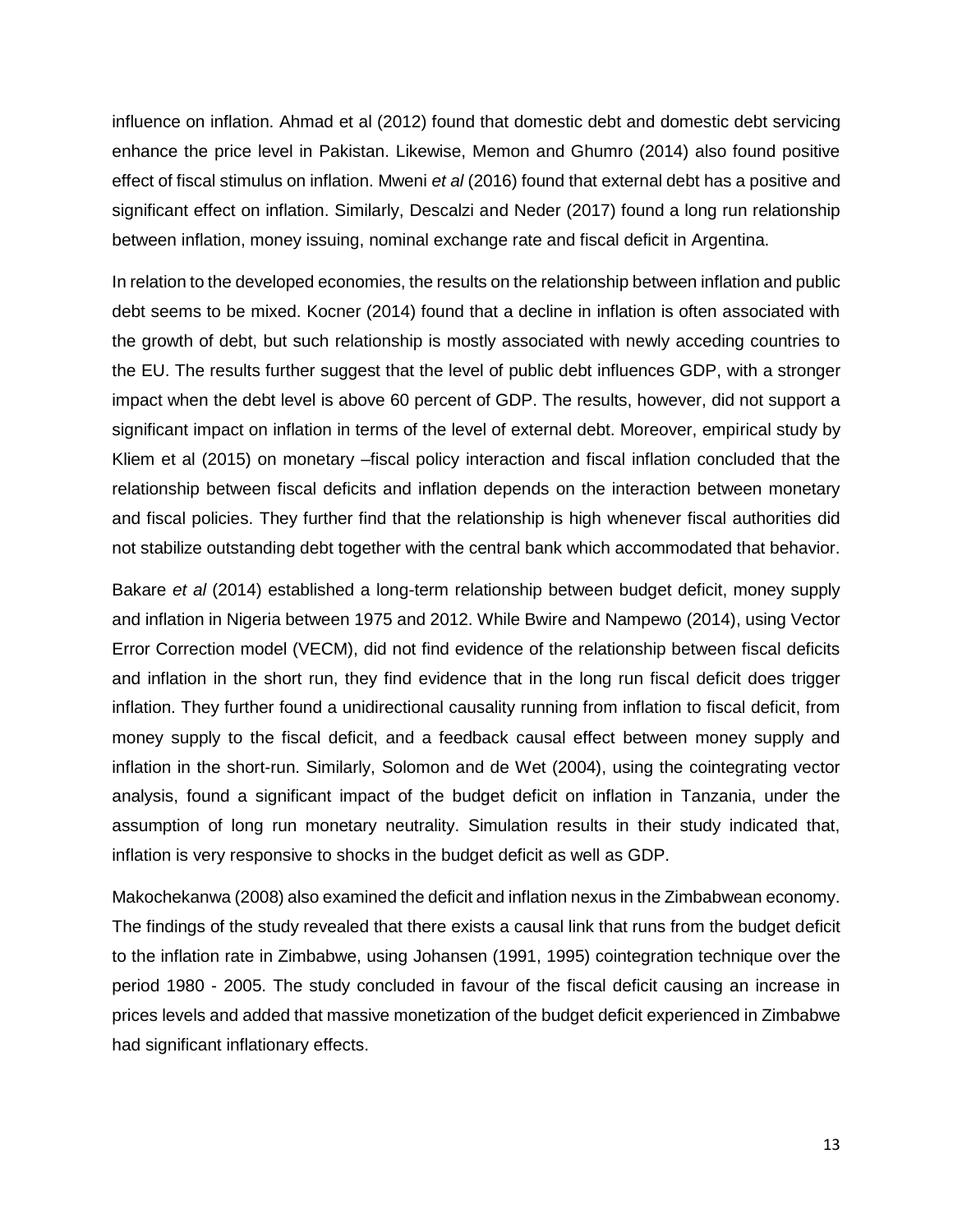There are however studies that found contrary evidence about the budget deficit and deficit financing causing inflation. Mukhtar and Zakaria (2010), examined the link between fiscal deficit, money supply and inflation in Pakistan, using quarterly data for the period 1960-2007. The results indicated that in the long-run, inflation was not related to the government's budget deficit but only to supply of money. Similarly, the supply of money had no causal connection with the budget deficit. They concluded that there was no significant long-run relationship between inflation and the budget deficit. Likewise, Ezeabasili *et al* (2012), found an insignificant positive relationship between inflation and the fiscal deficit in Nigeria. They further found that there was no strong evidence linking past levels of fiscal deficits to inflation in Nigeria, during the period 1970 to 2006.

Despite the fact that the relationship between fiscal deficit and inflation variables is very important for both developed and developing economies, there is to date no empirical study on Namibia. To our best knowledge, the relationship between fiscal deficit and inflation has not been empirically tested in Namibia. Studies that investigated the determinants of inflation in Namibia did not test the effect of fiscal deficit as an important determinant of inflation. For example, Gaomab II (1998) concluded that there is a dominant influence of South Africa prices on Namibia's inflation**.** Gaomab II reviewed the experience of inflation in the Namibian economy for the period between 1973 and 1996, using cointegration analysis, error correction modeling (ECM) and structural stability testing for time series analysis and forecasting. The study found that there is a dominant influence of foreign prices and imported inflation from South Africa on Namibian prices and inflation. The study further concluded that, the rest of the world, as proxied by the United States prices, broad money supply and money supply, growth in real income and interest rate also have effects on the Namibian inflation. This study did not include fiscal deficit due to unavailability of consistent time series data on fiscal deficit in Namibia. Another empirical study by Odada and Eita (2010) estimated several equations of inflation in Namibia but did not include fiscal deficit and as a possible explanatory variable. Undji and Kaulihowa (2015) also estimated the determinants of inflation in Namibia using money supply, government expenditure, real GDP and imports as explanatory variables. Undji and Kaulihowa (2015) also did not include fiscal deficit as in the model. Hence, this study will fill up the gap in the Namibian literature.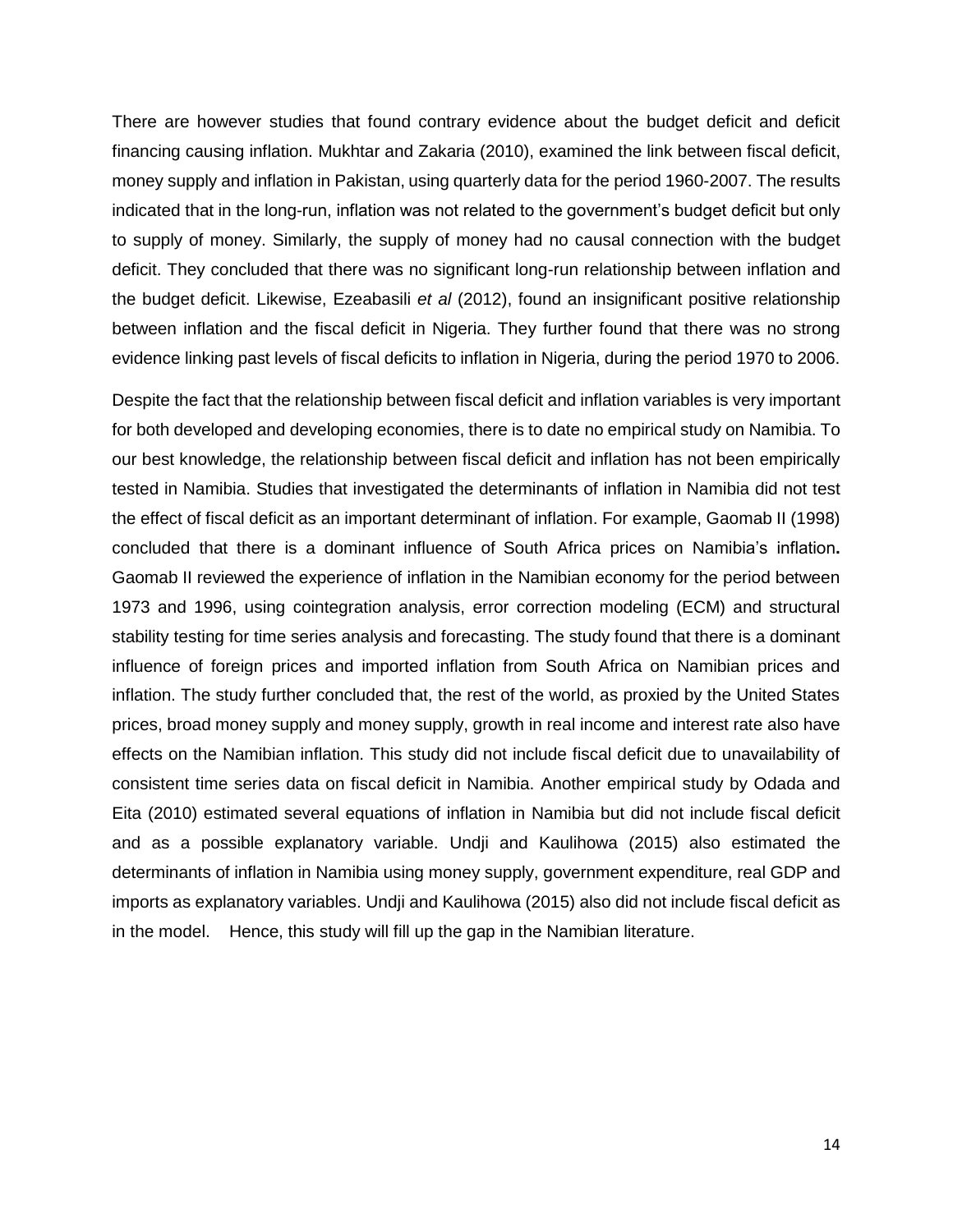## **4. METHODOLOGY**

# **4.1. Empirical model**

To empirically examine effects of the fiscal deficit on monetary policy variables in Namibia, the study modified Bwire and Nampewo (2014) empirical model**.** The model adopted in this study includes Namibia's consumer price index, budget deficit, prime lending rate and South Africa's consumer price index. A four variables empirical model is used. Namibia's CPI is the endogenous variable, while fiscal deficit, prime lending rate and South Africa's inflation are treated as exogenous in the model. The empirical model for Namibia is specified in equation 6 as follows.

 = ( , , )…………………………………………………………….........(6) Where:

 $CPIna$  is Namibia's Consumer Price Index (CPI)? CPIsa is South Africa's CPI  $fbgdp$  is fiscal deficit as percentage of GDP  $r$  is interest rate (prime lending rate)

From the monetarist perspective, the effect of budget deficit financing on inflation is expected to be positive. As such, the higher the budget deficit financing, the higher the money creation or money supply through borrowing and the higher will be the rate of inflation. Since Namibia's rate of inflation is influenced by the peg to the South Africa rand, it has surrendered its right of having a completely independent monetary policy system. However, Bank of Namibia (Namibia's central bank) could still use its repurchase rate (repo) within fairly narrow limits, together with other monetary policy tools<sup>3</sup>, to a certain degree, to influence short-term interest rates, money supply and credit extension to the private sector. This allows the central bank to have control over the domestically induced inflation through expectations and aggregate demand. Based on this, the prime lending rate is used as an explanatory variable. South Africa's inflation is also included as an explanatory variable, since Namibia imports more than 60 percent of goods from that country, hence it is expected to have a direct and positive impact on Namibian prices. The prime lending rate is expected to have a negative impact on inflation because it is used as a monetary policy tool to stabilise prices.

 $\overline{\phantom{a}}$ 

<sup>&</sup>lt;sup>3</sup> These include capital controls and regulatory barriers.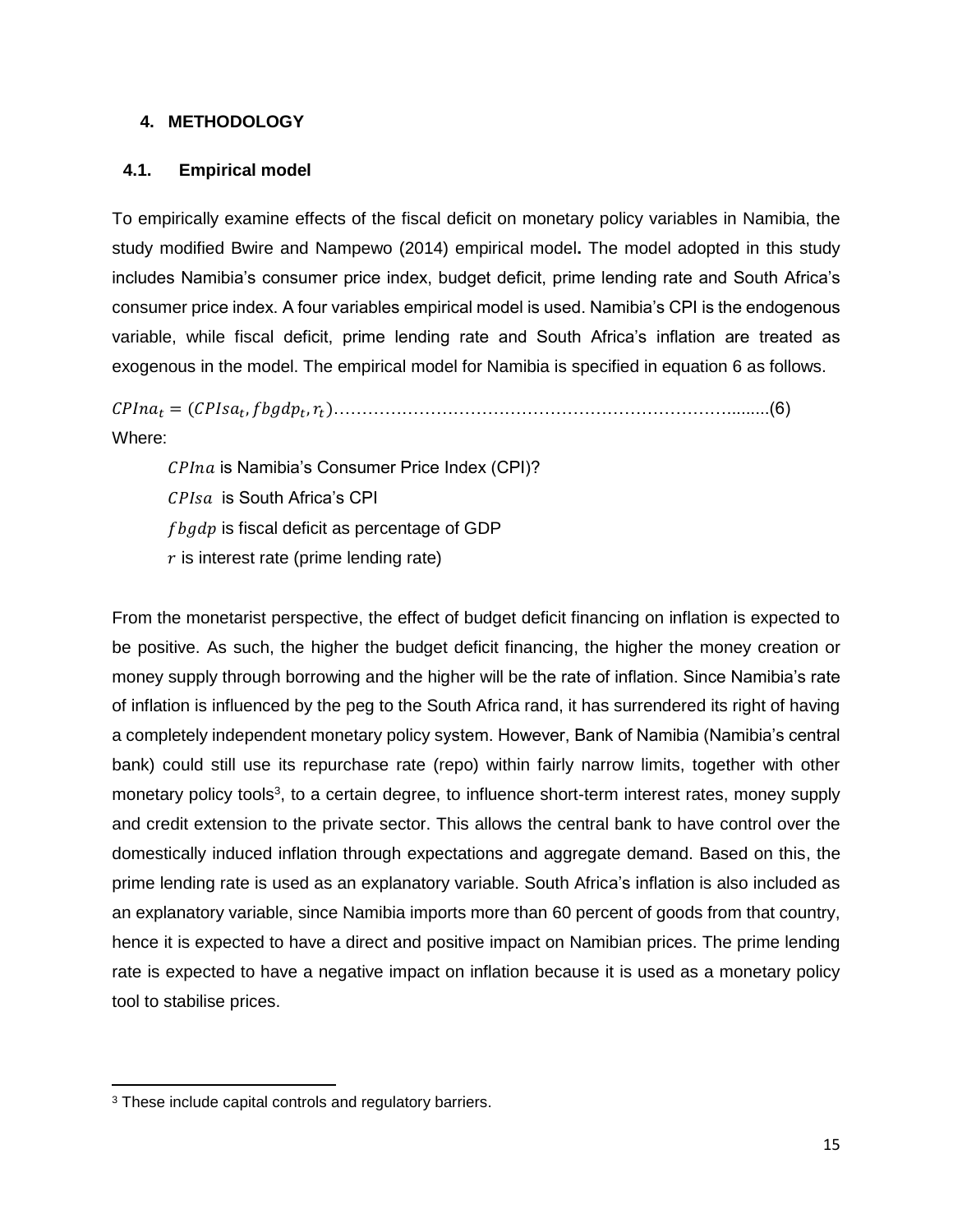#### **4.2 Data**

The study used quarterly time series for the period 2008Q2 and 2017Q4. The variables are fiscal deficit, Namibia's CPI, prime lending rate and South Africa's inflation. CPI data are in their log forms, prime lending rate is in level, while fiscal deficit is expressed as percentage of GDP. The results are displayed in Table 1. Data on fiscal deficit and prime lending rate were sourced from Bank of Namibia, while that on Namibia CPI was sourced from Namibia Statistics Agency (NSA). South Africa's CPI data was sourced from the Reserve Bank of South Africa's website. The fiscal deficit variable data were converted to calendar year and then to quarterly data.

#### 4.3 Estimation technique

This paper employed the Autoregressive Distributed Lag Model (ARDL) or bound test methodology technique by Pesaran, Shin and Smith (2001). Additionally, the study used Granger causality approach to establish whether the observed persistent fiscal deficits in Namibia have an impact on monetary policy.

This methodology is preferred over other methodologies due to a number of comparative advantages**.** Firstly, the ARDL method works well with a small sample which is the case for this study. Secondly, it is more preferred because of its flexibility with the mixed order of cointegration associated with economic variables. Thirdly, a dynamic unrestricted error model (UECM) can be derived from the ARDL bound testing through a simple linear transformation. The UECM integrates the short run dynamics with the long run equilibrium without losing any information for the long run. Lastly, the Dynamic Ordinary Least Square (DOLS), which asymptotically removes the sample bias and corrects for endogeneity and serial correlation, can also be derived from the ARDL model. The ARDL bound cointegration equation is specified as follows:

∆ CPIna = <sup>0</sup> +∑1∆− =1 + ∑2 =1 ∆− + ∑3∆− =1 + ∑4∆− −1 + 1−1 + 2−1 + 3−1 + 4−1 + …………………………………………………………………………………… (7)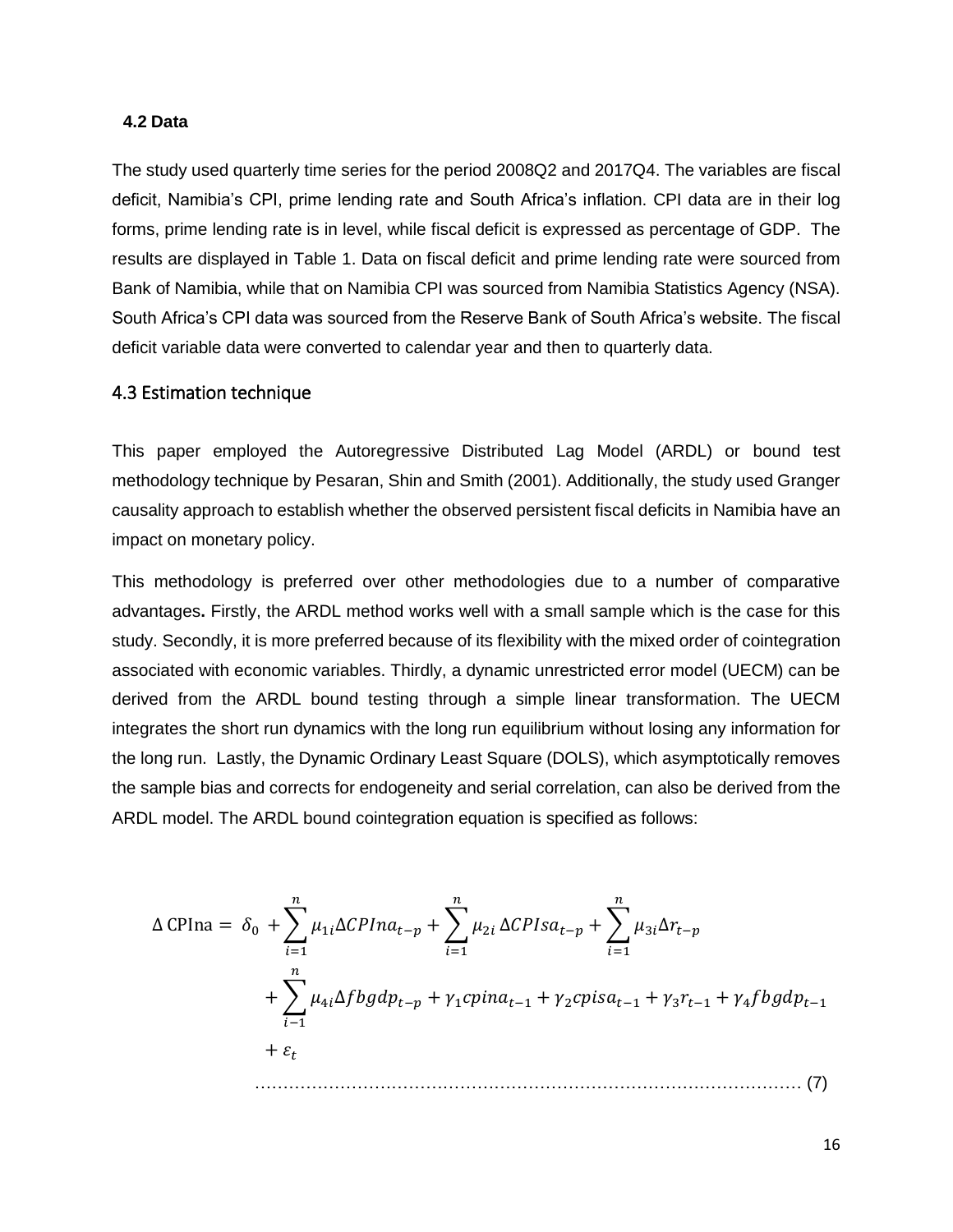Where  $\delta_0$  represents the intercept, and  $\mu_i$  are short run parameters,  $\gamma_i$  are long run coefficients and  $\Delta$  is first difference operator while  $\varepsilon_t$  represents residuals. The null hypothesis of no cointegration and alternative hypothesis are tested as follows:

$$
H_0: \gamma_1 = \gamma_2 = \gamma_3 = \gamma_4 = 0
$$

 $H_{\alpha}$ :  $\gamma_1 \neq \gamma_2 \neq \gamma_3 \neq \gamma_4 \neq 0$ 

Failure to reject the null hypothesis implies that there is no cointegration. The opposite indicates that the variables in equation (7) have a long run relationship. The ADRL cointegration technique identifies the long run relationship among the variables in the models. The technique uses the Wald or F-statistics to test for joint significance of  $\gamma_1, \gamma_2, \gamma_3$  and  $\gamma_4$ .

The use of ARDL methodology above assumes that variables are cointegrated, and this also implies that there must be Granger causality running from at least one direction. The main focus of the Granger causality test is between the CPI and budget deficit? in Namibia. Following Granger (1969), Bwire and Nampewo (2014) the causal relationship between the variables is specified as follows:

$$
\Delta CPIna_{t} = \alpha_{0} + \sum_{i=1}^{n} \alpha_{1i} \Delta CPIna_{t-p} + \sum_{i=1}^{n} \alpha_{2i} \Delta CPIsa_{t-p} + \sum_{i=1}^{n} \alpha_{3i} \Delta r_{t-p} + \sum_{i=1}^{n} \alpha_{4i} \Delta fbgdp_{t-p} \n+ \alpha_{5}ECM_{t-1} + v_{1t}
$$
\n(8)  
\n
$$
\Delta CPIsa_{t} = \beta_{0} + \sum_{i=1}^{n} \beta_{1i} \Delta CPIna_{t-p} + \sum_{i=1}^{n} \beta_{2i} \Delta CPIsa_{t-p} + \sum_{i=1}^{n} \beta_{3i} \Delta r_{t-p} + \sum_{i=1}^{n} \beta_{4i} \Delta fbgdp_{t-p} \n+ \beta_{5}ECM_{t-1} + v_{2t}
$$
\n(9)  
\n
$$
\Delta r_{t} = \rho_{0} + \sum_{i=1}^{n} \rho_{1i} \Delta CPIna_{t-p} + \sum_{i=1}^{n} \rho_{2i} \Delta CPIsa_{t-p} + \sum_{i=1}^{n} \rho_{3i} \Delta r_{t-p} + \sum_{i=1}^{n} \rho_{4i} \Delta fbgdp_{t-p} \n+ \rho_{5}ECM_{t-1} + v_{3t}
$$
\n(10)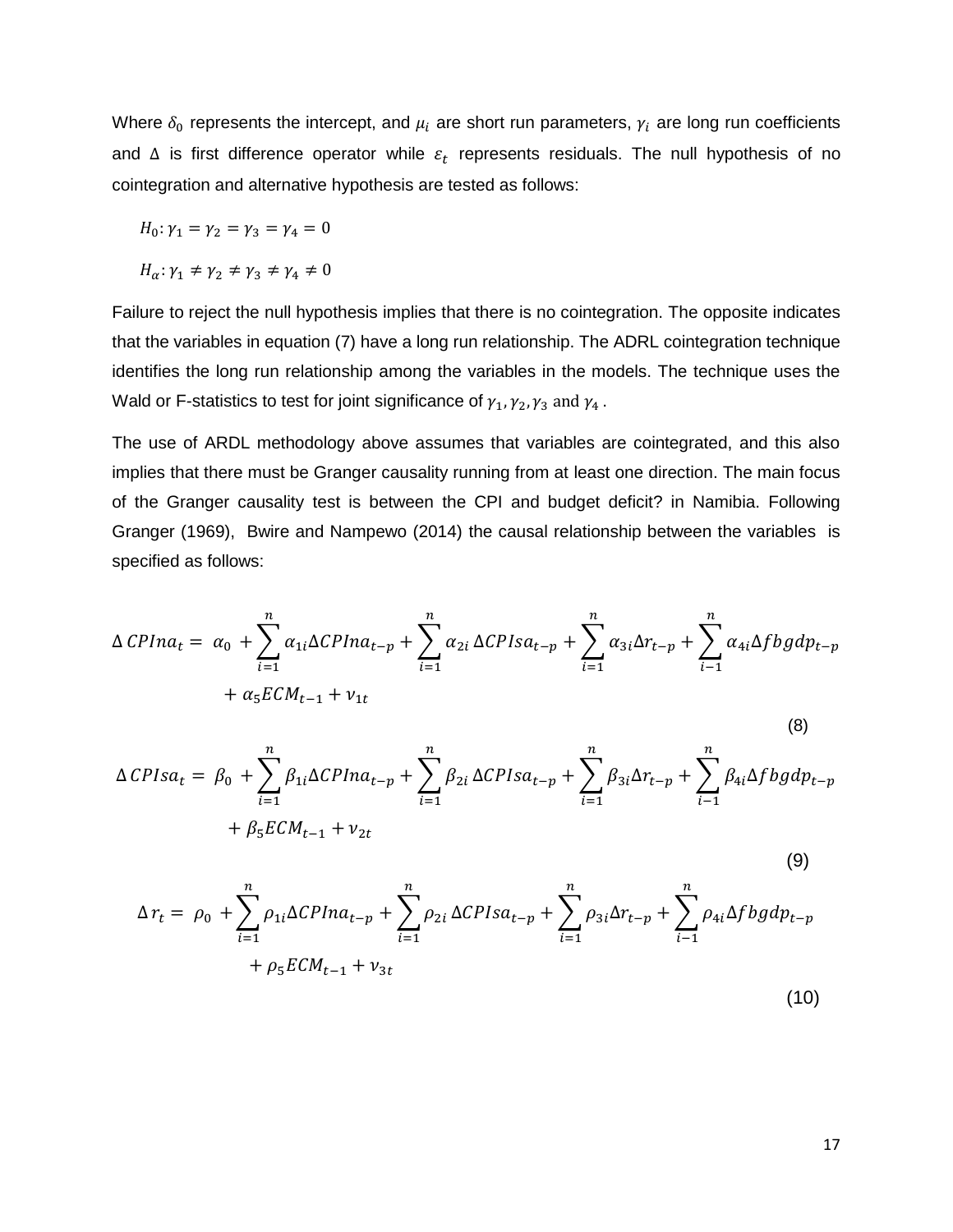$$
\Delta f b g d p_t = \phi_0 + \sum_{i=1}^n \phi_{1i} \Delta C P I n a_{t-p} + \sum_{i=1}^n \phi_{2i} \Delta C P I s a_{t-p} + \sum_{i=1}^n \phi_{3i} \Delta r_{t-p} + \sum_{i=1}^n \phi_{4i} \Delta f b g d p_{t-p} + \phi_5 E C M_{t-1} + v_{4t}
$$
\n(11)

Where ECM is the error correction variable; $\alpha_0$ ,  $\beta_0$ ,  $\rho_0$  and  $\phi_0$  are constants;  $\alpha_{1-5}$ ,  $\beta_{1-5}$ ,  $\rho_{1-5}$  and  $\phi_{1-5}$  are respective coefficients;  $\phi_{1-4}$  are the residuals. The ECM differentiates between long run and short run causalities. The individual coefficients' lags as presented in equations (8) to (11) are used in order to test whether the short run relationship between the variables are significant. If the lagged ECM term is statistically significant, it indicates that there is long run causality.

## **5. EMPIRICAL RESULTS**

#### **5.1 Unit root test**

All variables were subjected to unit root test using Kwiatkowski-Phillips-Schmidt-Shin (KPSS). The unit root results presented in Table 1 revealed that all variables are cointegrated of order one I(1), with the exception of fiscal deficit which is an I(0). The most important procedure of cointegration analysis is to examine the feature of data used in the study**.** Data was tested for the order of integration or stationarity using Kwiatkowski-Phillips-Schmidt-Shin (KPSS) test, in levels and with the inclusion of intercepts. The results from KPSS test revealed that all variables with the exception of fiscal deficit are integrated of the same order 1, at 5 percent significant level (Table 1). This implies that these variables except fiscal deficit are not stationary in levels, however, they become stationary after their first differences with intercepts.

#### **Table 1: Kwiatkowski-Phillips-Schmidt-Shin test**

|              | Levels with intercept |                 | <b>First difference with</b><br>intercept |                 | Order of<br>integration |
|--------------|-----------------------|-----------------|-------------------------------------------|-----------------|-------------------------|
|              | Critical<br>value     | <b>LM-Stats</b> | Critical<br>value                         | <b>LM-Stats</b> |                         |
| <b>CPIna</b> | 0.463000              | 1.009682        | 0.463000                                  | 0.089145        | I(1)                    |
| <b>FDGDP</b> |                       | 0.418264        |                                           | 0.109896        | I(0)                    |
| <b>CPIsa</b> |                       | 1.006057        |                                           | 0.066199        | I(1)                    |
|              |                       | 0.689312        |                                           | 0.134855        | I(1)                    |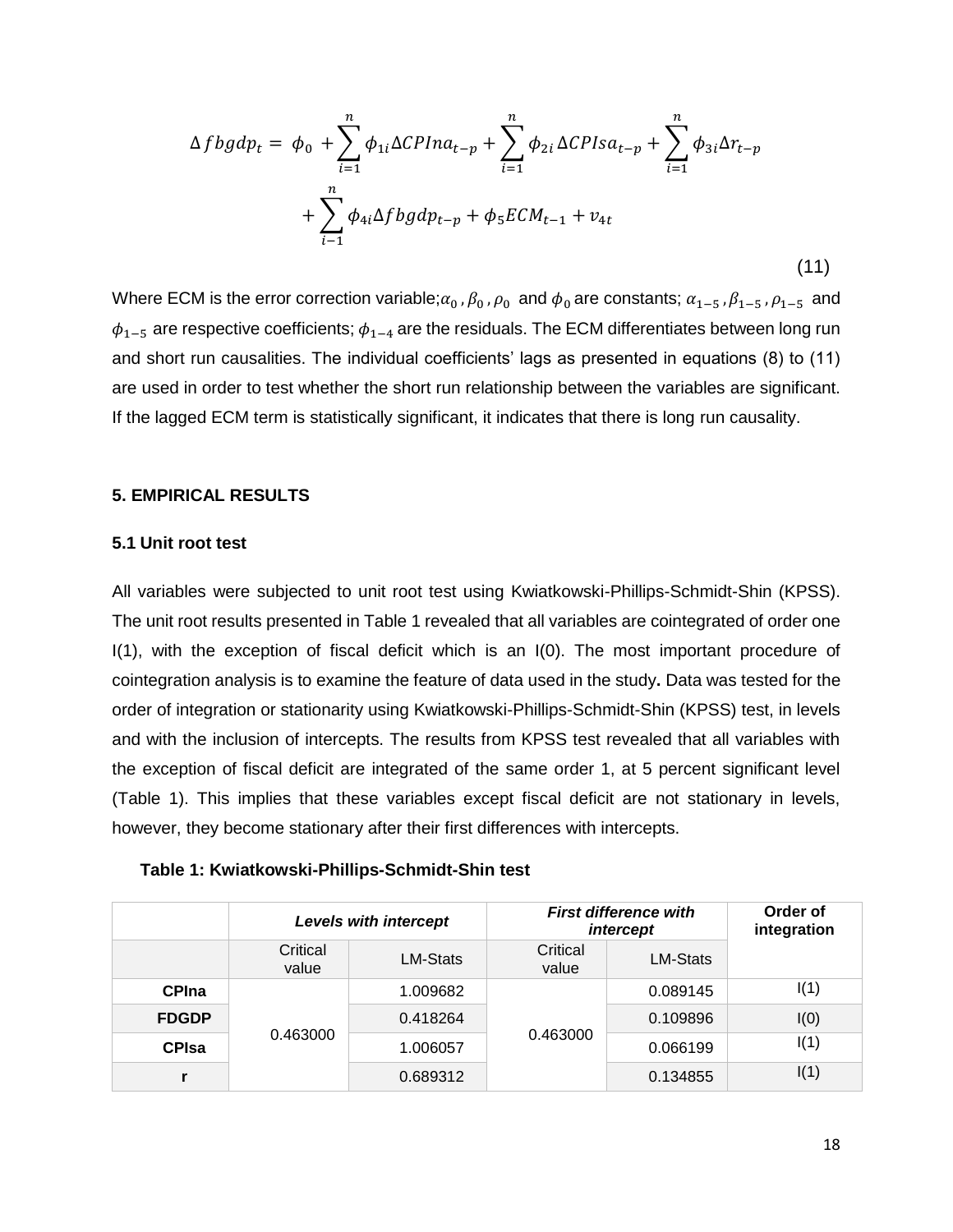# **5.2 ARDL bounds test of cointegration results**

To test for cointegration, the study applied an ARDL bound test. The existence of cointegration in the model implies that there is a long run equilibrium relationship between Namibia's CPI, South Africa's inflation, fiscal deficit and the prime lending rate. The results of the bound test of cointegration are presented in Table 2 below.

## **Table 2: Bound test results<sup>4</sup>**

|                         | <b>F-statistic</b> | 5% Critical level |             |
|-------------------------|--------------------|-------------------|-------------|
| $HO = Cointegration$    |                    | Lower Bound       | Upper Bound |
| $H1 \neq$ Cointegration | 8.417663           | 3.23              | 4.35        |

The bound test shows that there is a long run relationship between CPI, fiscal deficit and prime lending rate and South Africa's CPI in Namibia. Given that the computed ARDL F-statistic is greater than the upper bound at 5% level of significance, the null hypothesis of no cointegration is rejected. The study thus concludes that there is evidence of a long run relationship between the variables.

## **5.3 Long run results**

The long run results are presented in equation (12). The long run relationship displayed in equation (12) indicates that fiscal deficit has a positive relationship with inflation in Namibia with its coefficient being statistically significant.

= 0.2988 + 0.9954 − 0.0050 + 0.0011 *…………………………… (12)*

(7.8509)<sup>5</sup> (128.8966) (−5.8331) (2.4643)

The result confirms a positive relationship between fiscal deficit and inflation. This means that in the long run, fiscal deficit has significant influence on the level of prices in Namibia. A one percentage increase in the ratio of fiscal deficit to GDP will result in CPI to increase by 0.001

 $\overline{a}$ 

<sup>4</sup> 2 lags were selected based on Schwarz Information Criterion.

<sup>5</sup> Figures in parenthesis denote t-statistics.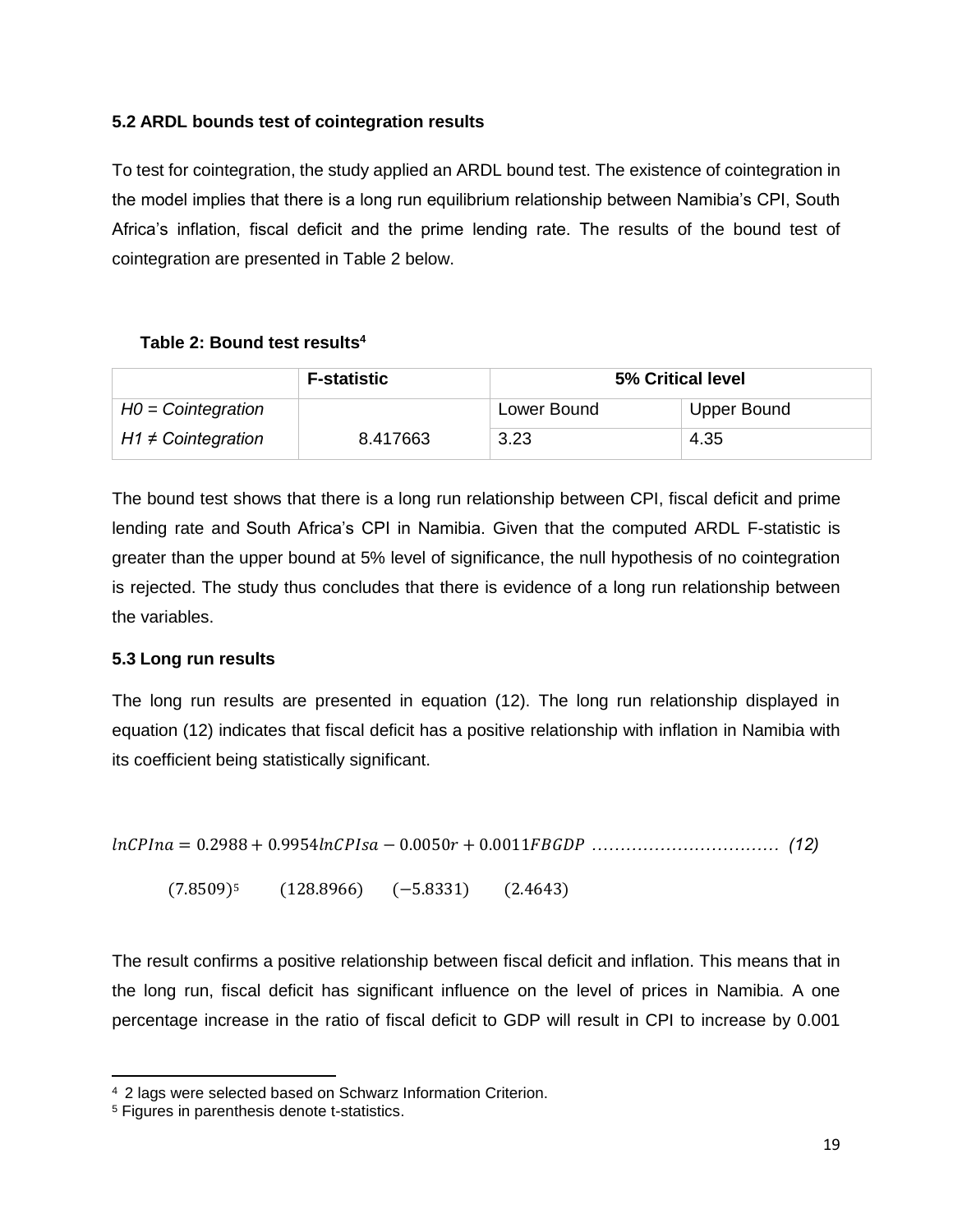percent. The results also confirmed a long run relationship between South Africa's inflation and the prime lending rate with inflation in Namibia. Accordingly, a one percent increase (fall) in South Africa's inflation will cause prices in Namibia to increase (fall) by 0.9954 percent. This high coefficient can be explained by the high correlation between Namibia's CPI and South Africa's CPI (Table 5 in the appendix). Despite a smaller magnitude, an inverse relationship between the prime lending rate and inflation in Namibia is revealed in the long run. This implies that a percentage increase (fall) in the lending rate will lead to a decrease (increase) by 0.005 percent in the level of inflation Namibia.

The results revealed that South Africa's prices, fiscal deficit and prime lending rate in Namibia are the main factors contributing to inflation in Namibia. These findings are consistent with Gaomab II (1998), who also found that imported inflation from South Africa has effects on inflation in Namibia. Moreover, the results are also consistent with Undji and Kaulihowa (2015), who also found government expenditure as one of the determinants of inflation in Namibia.

## **5.4 Short run results**

The short results are presented in Table 3. The estimated coefficients of the error correction terms (ECT) is significant and has an expected sign (negative). The error correction term coefficient is negative and significant at 5 percent significant level, confirming that there exists a co-integration between variables. The speed of adjustment of any deviations in the short run back to equilibrium level in the long run is 58.4 percent every second quarter (Table 3).

|                  | <b>Coefficient</b> | <b>T</b> statistics | <b>Probability</b> |
|------------------|--------------------|---------------------|--------------------|
| $D(LNCPIna(-1))$ | 0.268774           | 2.961280            | 0.0045             |
| D(LNCPIsa)       | 0.581360           | 7.933375            | 0.0000             |
| D(r)             | 0.000826           | 0.713142            | 0.4788             |
| D(FBGDP)         | 0.000667           | 2.556818            | 0.0134             |
| $ECM(-1)$        | $-0.584052$        | -7.787130           | 0.0000             |

#### **Table 3: Short run equation**

Moreover, coefficients of fiscal deficit, South Africa's CPI and inflation from the previous quarter are statistically significant, suggesting that the variables affect inflation in the short run, with the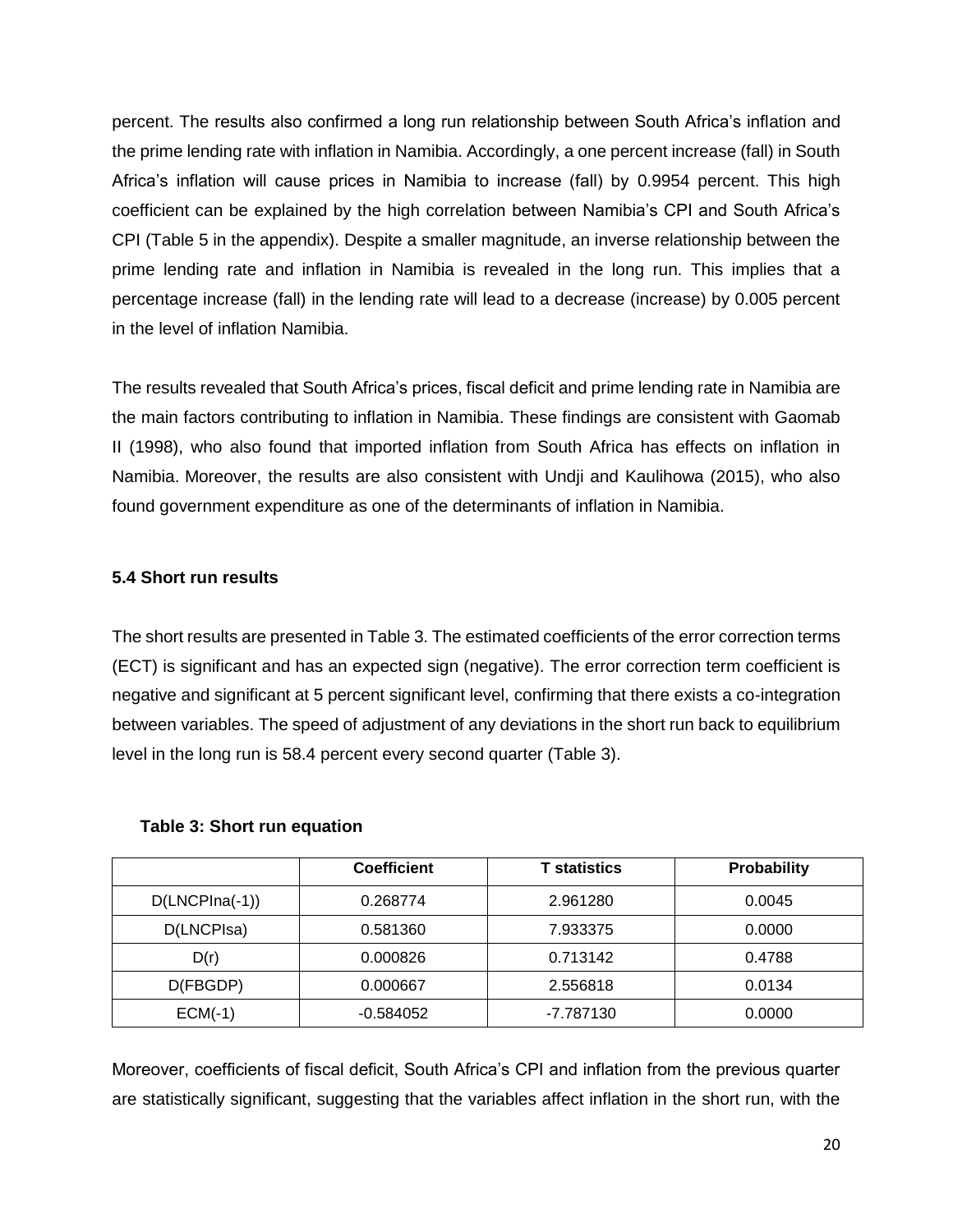level of inflation in South Africa being the major contributor of variations in the Namibia prices. On the contrary, the prime lending rate is statistically insignificant in the short run, which implies that it has no effect on inflation in the short-run.

# **5.5 Granger causality test results**

The results of Granger causality are presented in Table 4. The results show that there is a unidirectional causality running from fiscal deficit to inflation in Namibia. This is indicated by the rejection of the null hypothesis (i.e. FBGDP lagged once and twice do not jointly Granger cause inflation). The results further showed no evidence of short run causation running from inflation to fiscal deficit as the study failed to reject the null hypothesis (Table 4).

| <b>Variables</b> | <b>Test Statistics</b> |             | <b>Null Hypotheses</b>                | <b>Decision</b> |  |
|------------------|------------------------|-------------|---------------------------------------|-----------------|--|
|                  | Chi-square             | Probability |                                       |                 |  |
| <b>FBGDP</b>     | 12.63567               | 0.0018      | Fiscal deficit does not granger cause | Reject          |  |
|                  |                        |             | inflation                             |                 |  |
| LNCPIsa          | 1.385625               | 0.5002      | Inflation does not granger cause      | Fail to         |  |
|                  |                        |             | fiscal deficit                        | reject          |  |

**Table 4: Granger Causality – Walt test**

These results are consistent with those obtained in the long run and short ARDL models. The diagnostic test of the model in Table 5 in the appendix shows that the model is fit and stable. The serial correlation LM-test and Breusch-Pagan-Godfrey further show that the model does not suffer from serial correlation and heteroscedasticity. In addition, the residuals are normally distributed, this implies that the model is fit, and the results are reliable and can be used for policy recommendations.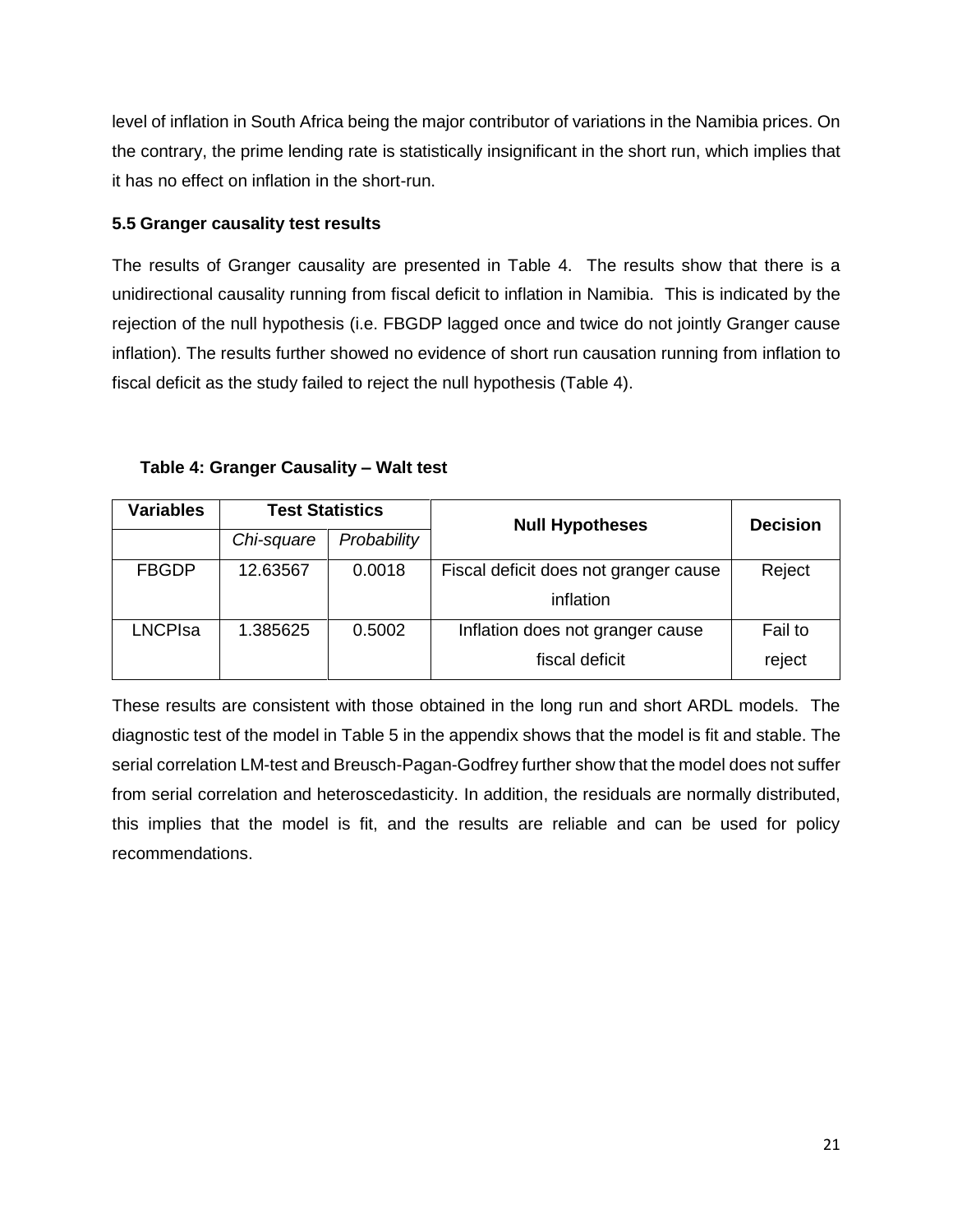#### **6 CONCLUSION AND POLICY IMPLICATIONS**

The objective of the study was to examine the effect of fiscal deficit on inflation in Namibia. The study applied the ARDL bound test and Granger causality methods to examine the effect of fiscal deficit on inflation for the period between 2008Q2 and 2017Q4. The results show evidence of a long run positive effect of fiscal deficit on inflation in Namibia. There is also evidence that fiscal deficit causes inflation in the short run. It was further observed that variations in the South African inflation lead to significant variations in the Namibian inflation in the long run and short run. A significant long run relationship also exists between the prime lending rate with inflation in Namibia. In the short run, a direct (positive) effect between the prime lending rate and inflation in Namibia was obtained, however, it was not statistically significant. It was further concluded that there is a unidirectional causality running from fiscal deficit to inflation, which confirms the existence of long run and short run relationship between fiscal deficit and inflation in Namibia.

The policy implications from the empirical results is that a negative fiscal balance have a long run and a short run effect on inflation, therefore, high government budget deficits could impair monetary policy's objective of price stability. Empirically, a negative fiscal balance directly triggers inflation in Namibia, both in the long run and short run. It is therefore, advised that fiscal and monetary policy need to be well coordinated to bring fiscal deficit within acceptable level. Given that the main monetary policy goal in Namibia is to achieve price stability, the results in this study suggest that monitoring budget deficits and price developments in South Africa to develop informed policies, is one way to achieve this objective.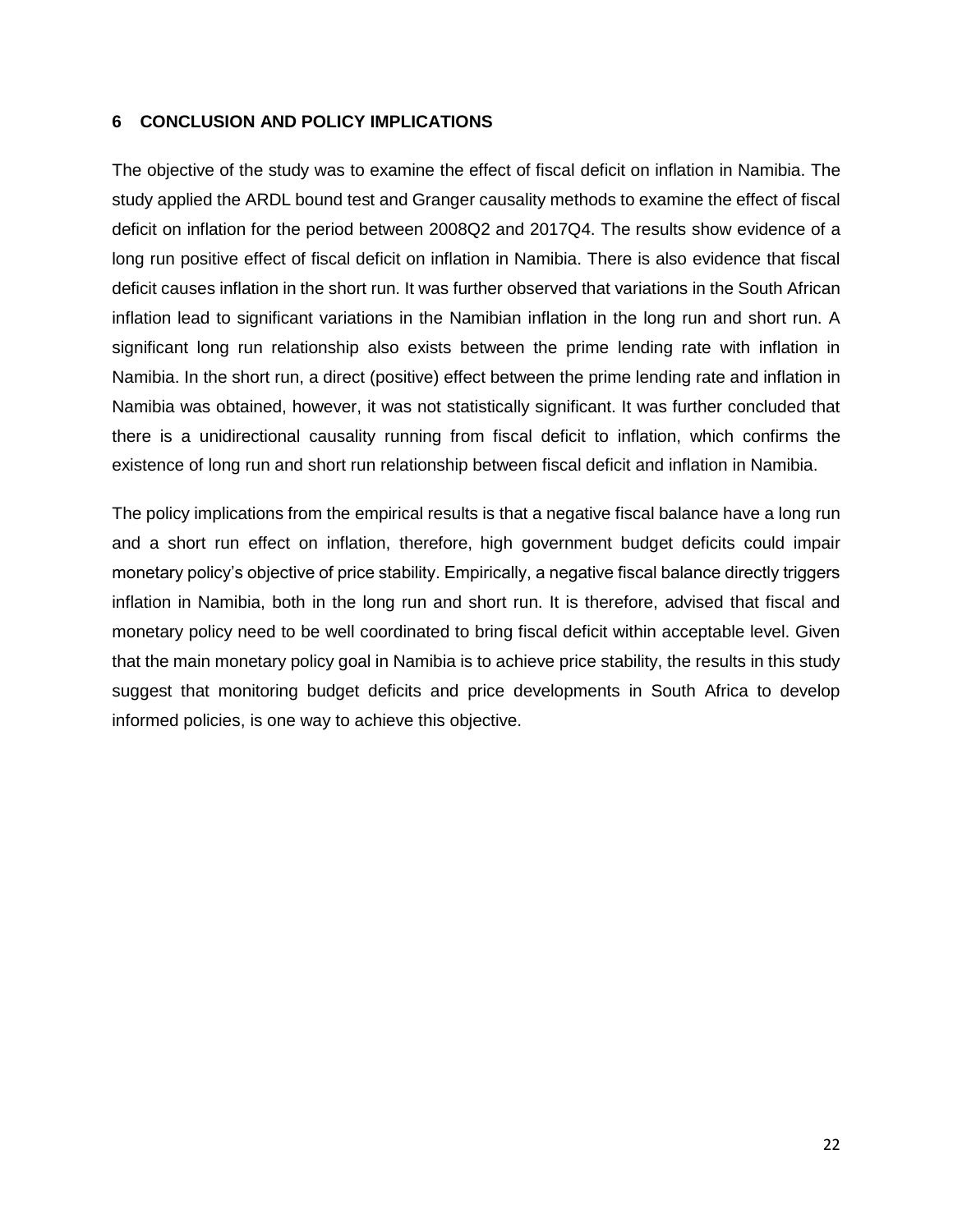#### **7 REFERENCES**

Ahmad, M.J. Sheikh, M.R. and Tariq, K. (2012). Domestic debt and inflationary effects: an evidence from Pakistan. *International Journal of Hummanities and Social Sciences*, 2(18), 256 - 263.

Alagidede, P. (2016). Central bank deficit financing in a constrained fiscal space, *International Growth Centre (IGC), Working Paper,* No. S-33306-GHA-1. University of the Witwatersrand.

Bakare, I.A.O., Adesanya, O.A. and Bolarinwa, S.A. (2014). Empirical investigation between budget deficit, inflation and money supply in Nigeria*. European Journal of Business and Social Sciences,* 2(12), 120-134.

Baldini, A. and Ribeiro M. P. (2008). Fiscal and monetary anchors for price stability: Evidence from Sub-Saharan Africa. *IMF Working Paper* No. WP/08/121.

Boariu, A. and Bilan, I. (2007), Inflationary effects of budget deficit financing in contemporary economies, *Analele Stiintifice ale Universitatii "Alexandru Ioan Cuza" din Iasi - Stiinte Economice,*  Alexandru Ioan Cuza University, Faculty of Economics and Business Administration, 54, 77-82.

Bwire, T. and Nampewo, D. (2014). Fiscal deficits financing: implications for monetary policy formulation in Uganda. *Journal of Applied Finance & Banking, 4*(2),125-138*.*

Chaudhary, M.A. and Ahmad, N. (1995). Money supply, deficit, and inflation in Pakistan. *The Pakistan Development Review,* 34(4) Part III, 945-956.

Chileshe, M. P. and Longa, K. (2016). The effects of fiscal policy on the conduct and transmission mechanism of monetary policy in Zambia, *A Report prepared for the COMESA Monetary Institute*. Lusaka, COMESA.

Descalzi, R. and Neder, V. (2017). Financing fiscal deficits, intertemporal approach under different exchange rate regimes, *Universidad Nacional de Cordoba Research Paper*, Valparaíso s/n. Córdoba, Universidad Nacional de Cordoba

Ezeabasili, V, Mojekwu, J &Herbert, WE 2012, An empirical analysis of fiscal deficit and inflation in Nigeria, *International Business and Management,* 4(1), 105-120.

Gaomab II, M. (1998). Modelling inflation in Namibia, *Bank of Namibia Occasional Paper*, no.1, Windhoek, Bank of Namibia.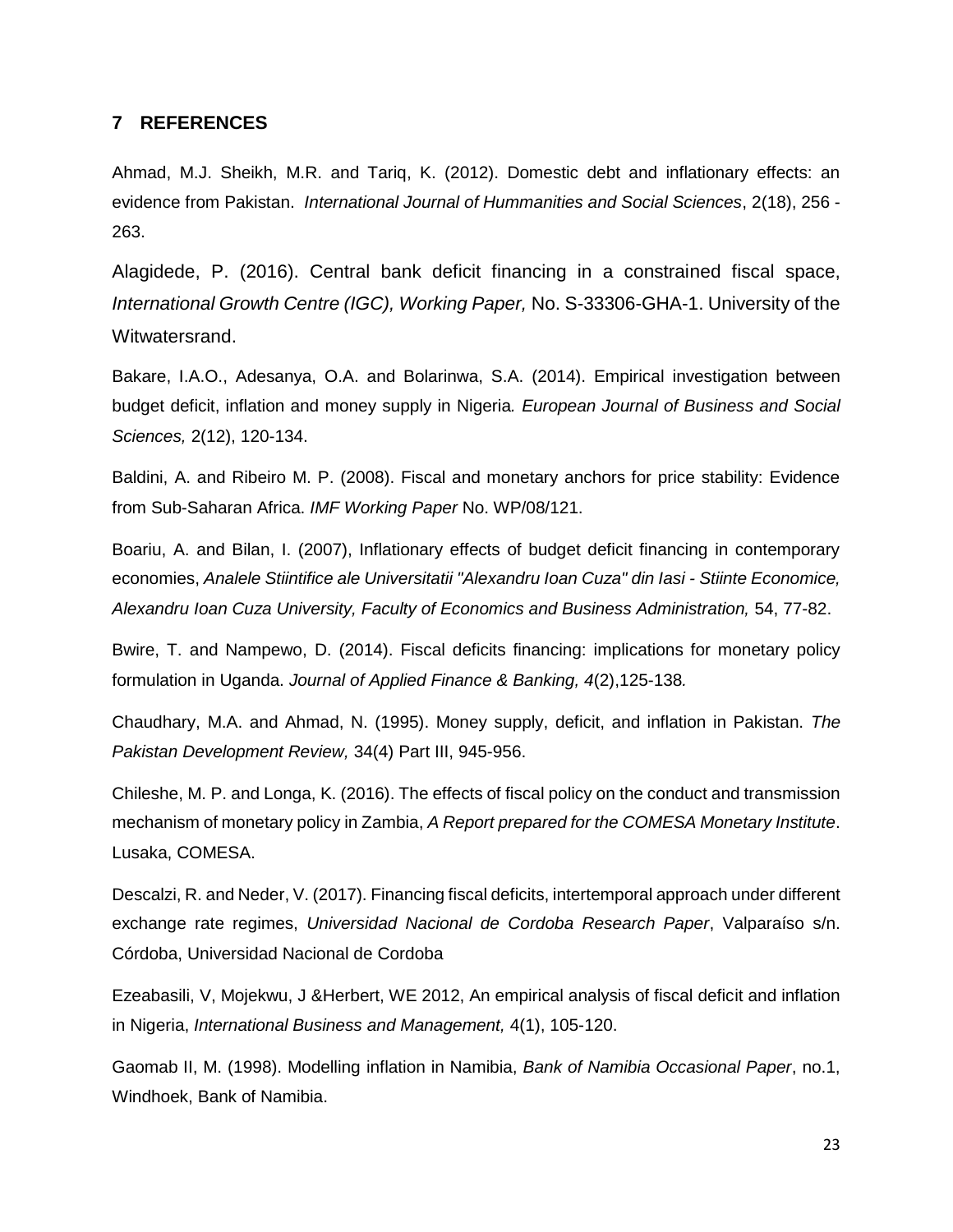Granger, C.W.J. (1969). Investigating causal relationships by econometric models and crossspectral methods. *Econometrica,* 37(3), 424-438.

Kocner, M. (2014). The impact of public debt on economic growth and inflation. *Acta Universitatis Agriculturae et Silviculturae Mendelianae Brunensis*, 62(6): 1545–1549.

Kosimbei, G.K. (2009). Budget deficits and macroeconomic performance in Kenya: An empirical analysis, Unpublished *Ph.D thesis*, Nairobi, Kenyatta University.

Lwanga, M.M. and Mawejje, J. (2014). Macroeconomic effects of budget deficits in Uganda: A VAR-VECM approach, *The Economic Policy Research Centre, Research Paper Series,* No. 117. Kampala, Economic Policy Research Centre.

Makochekanwa, A. (2008). The impact of a budget deficit on inflation in Zimbabwe, *Munich Personal RePEc Archive,* No.24227.

Memon, P. A. and Ghumro, N.H. (2014). Impact of monetary and fiscal policies on Pakistan's economy using vector autoregressive model. *International SAMANM Journal of Finance and Accounting,* 2(4), 35 – 50.

Mweni, F.T. Njunguna, A. and Oketch, T. (2016). The effect of external debt on inflation rate in Kenya, 1972 -2012. *International Journal of Financial Research,* 7(4), 198 – 207.

Mukhtar, T. and Zakaria, M. (2010). Budget deficit, money supply and inflation: The case of Pakistan. *Privredna kretanja i ekonomska politika*, 20(122), 53 – 67.

Odada, J.E. and Eita, J.H. (2010). Causes of inflation in Namibia: an empirical exploration. *African Finance Journal*, special issue, 44 -57.

Solomon, M. and de Wet, W.A. (2004). The effect of a budget deficit on inflation: the case of Tanzania. *South African Journal of Economic and Management*, 7(1), 100 -116.

Undji, V.J, and Kaulihowa, T. (2015). Determinants of inflation in Namibia: a co-integration approach. *Journal of Business and Management Dynamics* 5(1), 1 - 6.

Wang, J. Masha, I., Shirono, K., and Harris, L. (2007). The Common Monetary Area in Southern Africa: Shocks, adjustments, and policy challenges. *IMF Working Paper*, WP/07/158.

Van Bon, N. (2015). The Relationship between public debt and inflation in developing countries: Empirical evidence based on difference panel GMM. *Asian Journal of Empirical Research*, 5(9),  $128 - 142.$